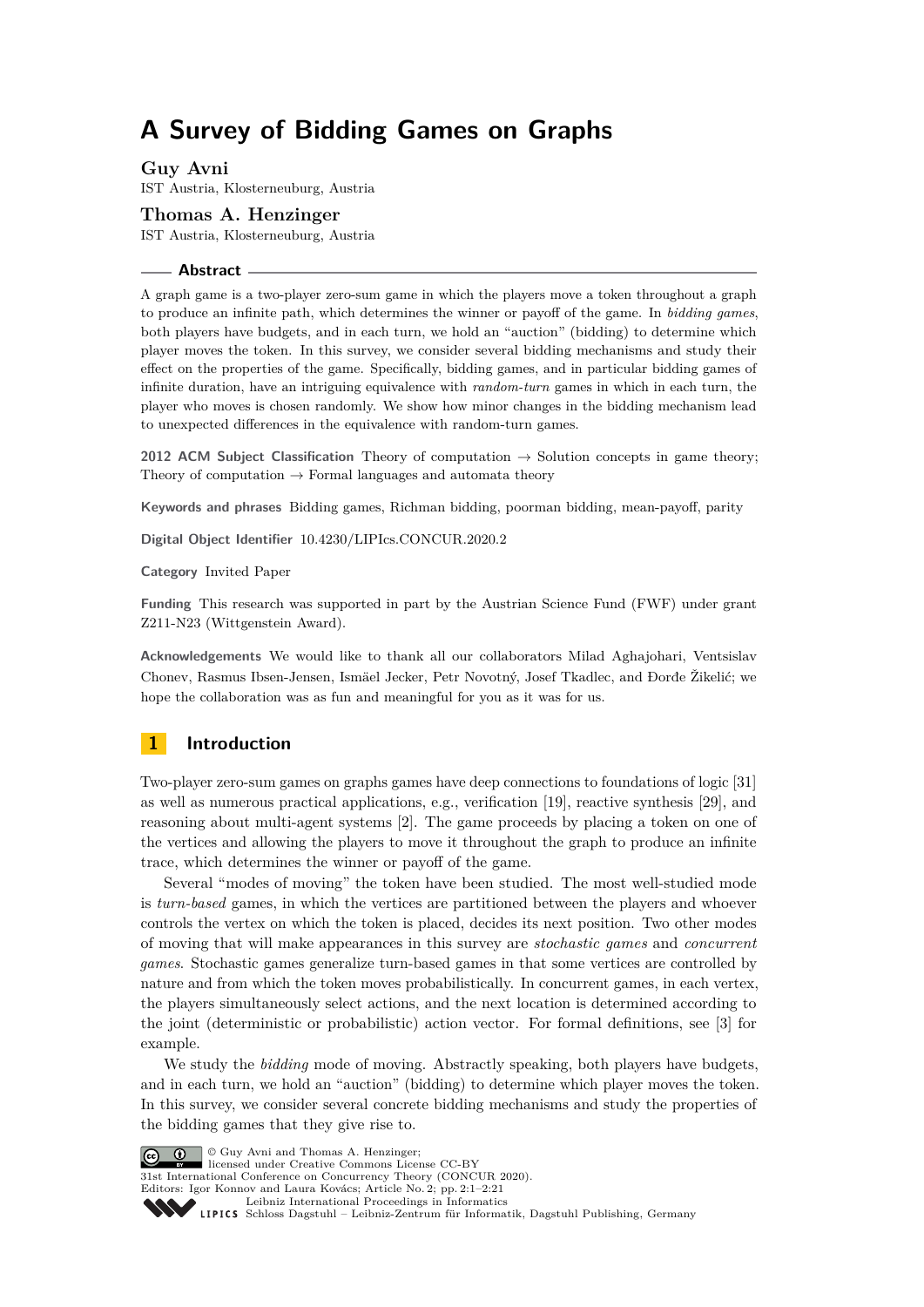## **2:2 A Survey of Bidding Games on Graphs**

We emphasize that bidding is a mode of moving the token and bidding games can be studied in combination with any objective. We focus on three objectives: *reachability*, *parity*, and *mean-payoff*. We start by surveying results on reachability games that were obtained in two papers in the 1990s [\[24,](#page-20-4) [23\]](#page-20-5). We then turn to summarize more recent results on infinite-duration games. Our most interesting results are for mean-payoff games. In a nutshell, reachability bidding games with a specific bidding mechanism called *Richman bidding* were shown to be equivalent to a class of games called *random-turn games*, which are well-studied in their own right since the seminal paper [\[27\]](#page-20-6). We show a generalized equivalence between mean-payoff bidding games and random-turn games. While the equivalence for finite-duration games holds only for Richman bidding, for mean-payoff games, equivalences with random-turn games hold for a wide range of bidding mechanisms.

We keep the presentation in the survey relatively informal. For formal definitions, see the cited papers.

#### **Bidding mechanisms**

In all mechanisms that we consider, both players simultaneously submit "legal" bids that do not exceed their available budgets, and the higher bidder moves the token.

We mainly focus on two orthogonal distinctions between the mechanisms: *who pays* and *who is the recipient*. To answer the latter, two mechanisms were defined in [\[23\]](#page-20-5): in *Richman bidding* (named after David Richman), payments are made to the other player, and in *poorman bidding* the payments are made to the "bank" thus the money is lost. A third payment scheme called *taxman* spans the spectrum between Richman and poorman.

We make the payment schemes precise below. For  $i \in \{1, 2\}$ , suppose Player *i*'s budget is  $B_i$  prior to a bidding and his bid is  $b_i \in [0, B_i]$ , and assume for convenience that Player 1 wins the bidding, thus  $b_1 > b_2$ . The budgets are updated as follows:

- **First-price:** Only the higher bidder pays.
	- **Richman:**  $B'_1 = B_1 b_1$  and  $B'_2 = B_2 + b_1$ .
	- **Poorman:**  $B'_1 = B_1 b_1$  and  $B'_2 = B_2$ .
	- **Taxman:** For a fixed  $\tau \in [0, 1]$ , we have  $B'_1 = B_1 b_1$  and  $B'_2 = B_2 + (1 \tau) \cdot b_1$ .
- **All-pay:** Both players pay their bids. m.
	- **Richman:**  $B'_1 = B_1 b_1 + b_2$  and  $B'_2 = B_2 + b_1 b_2$ . Thus, Player 1 pays Player 2 the difference between the two bids.
	- **Poorman:**  $B'_1 = B_1 b_1$  and  $B'_2 = B_2 b_2$ .

**Discrete vs. continuous bidding.** A third orthogonal property of the bidding mechanism concerns the type of bids that are allowed: in *discrete bidding*, the budgets are given in coins and the minimal positive bid a player can make is one coin. In this survey, apart from Section [5,](#page-16-0) we consider *continuous bidding*, in which bids can be arbitrary small.

 $\triangleright$  Remark 1 (Ties in biddings). In continuous bidding, we avoid the issue of ties in the questions that we study (see Def. [3](#page-2-0) for example). So while one needs to determine how ties are resolved, our results do not depend on a specific tie-breaking mechanism (apart from the corner cases in Thm. [32\)](#page-14-0). Ties cannot be avoided in discrete bidding as we discuss in Section [5.](#page-16-0)

▶ **Definition 2** (Budget ratio). For  $i \in \{1, 2\}$ , let  $B_i$  denote Player *i*'s budget. Player *i*'s *ratio is then*  $B_i/(B_1 + B_2)$ . In Richman bidding, since the bids only exchange hands, the *sum of budgets is constant and we normalize it to* 1*, so that a player's ratio coincides with his actual budget.*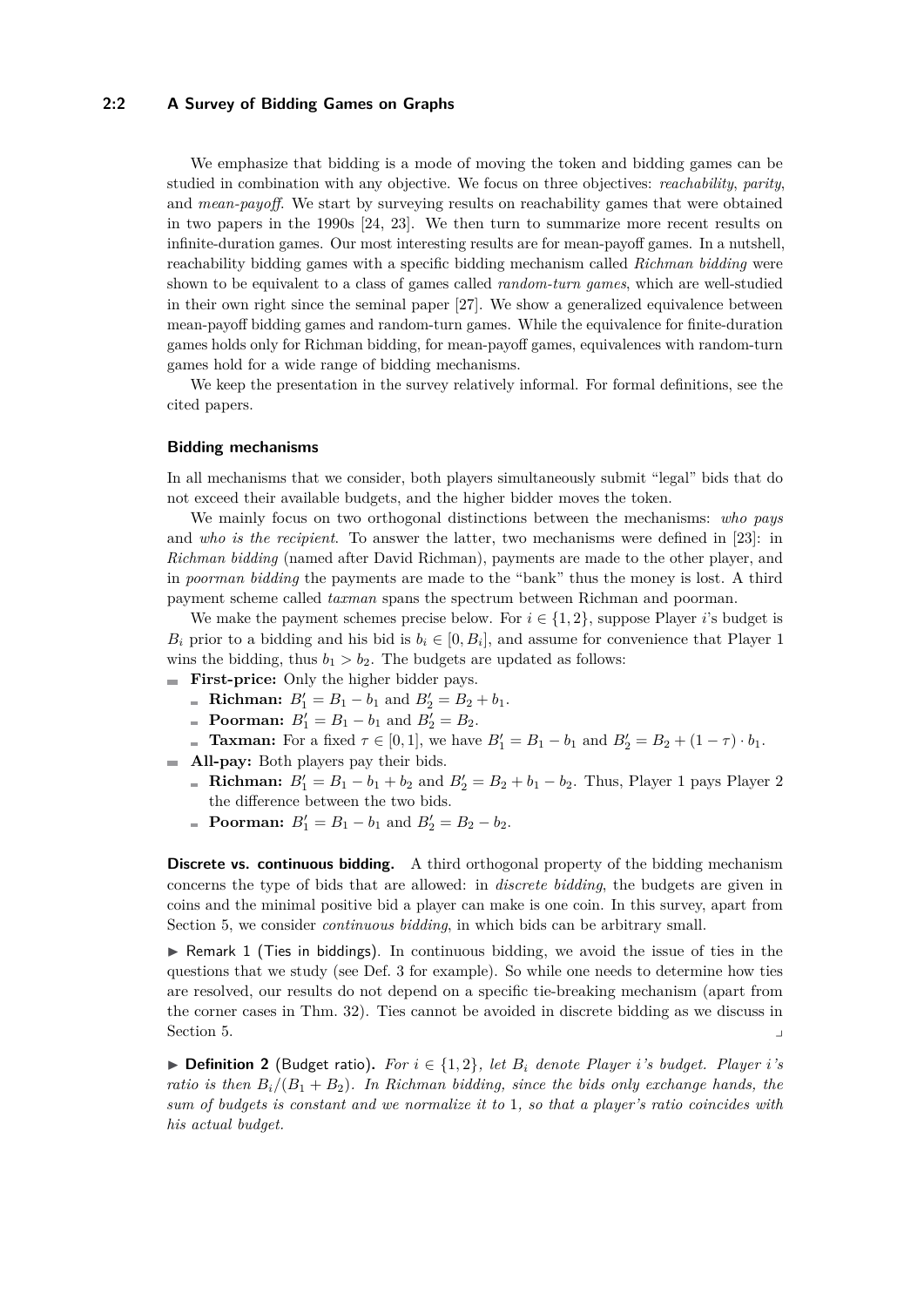# **2 Qualitative First-Price Bidding Games**

We consider the following qualitative objectives:

- <span id="page-2-0"></span> $\triangleright$  **Definition 3** (Qualitative objectives). *Consider a graph with a set V of vertices.*
- **Reachability:** There are two targets  $t_1, t_2 \in V$ . The game ends once a target  $t_i$  is visited, *for*  $i \in \{1, 2\}$ *. Then, Player i is the winner.*
- *Parity: A parity index function is*  $p: V \to \mathbb{N}$ *. Player* 1 *wins an infinite play iff the maximal parity index that is visited infinitely often is odd.*

 $\triangleright$  Remark 4. Note that the definition of reachability objectives is slightly different than the typical definition in which only one player has a target and the second player (the *safety* player) wins iff the target is not reached. The main difference is that in the two-target version, there is no winner in a play in which both targets are not reached. As we show in Thm. [7](#page-3-0) below, such ties do not occur. Thus, the two types of reachability objectives coincide in bidding games. See  $[4]$  for more details.

The main question studied in qualitative bidding games is the following:

*What is a necessary and sufficient initial budget ratio that guarantees winning the game?*

We illustrate a solution to this question in the following example.

<span id="page-2-2"></span>► **Example 5.** Consider the reachability first-price Richman bidding game that is depicted in Figure [1.](#page-3-1) Player 1's goal is to reach  $t_1$ , and Player 2's goal is to reach  $t_2$ . We start with a naive solution by showing that Player 1 wins when his[1](#page-2-1) budget exceeds 0*.*75. Suppose that the budgets are  $(0.75 + \varepsilon, 0.25 - \varepsilon)$ , for Player 1 and 2, respectively, for  $\varepsilon > 0$ . In the first turn, Player 1 bids 0.25 and wins the bidding since Player 2 cannot bid above  $0.25 - \varepsilon$ . The budgets are updated to  $(0.5 + \varepsilon, 0.5 - \varepsilon)$  (in first-price Richman, only the higher bidder pays his bid to the other player). Player 1 moves the token to  $v<sub>2</sub>$ . In the second bidding, Player 1 bids all his budget, wins the bidding since Player 2 cannot bid above  $0.5 - \varepsilon$ , moves the token to  $t_1$ , and wins the game.

A ratio of 0*.*75 thus suffices for winning, but is it necessary? No. The necessary and sufficient budget is in fact 2/3. More formally, we show that for every  $\varepsilon > 0$ , Player 1 can win when the initial budgets are  $\langle 2/3 + \varepsilon, 1/3 - \varepsilon \rangle$ . Player 1's first bid is 1/3, thus he wins the wins the bidding and moves the token to  $v_2$ . The budgets are updated to  $\langle 1/3 + \varepsilon, 2/3 - \varepsilon \rangle$ . Next, Player 1 bids all his budget, namely  $1/3 + \varepsilon$ . If he wins the bidding, he proceeds to  $t_1$ and wins the game. Otherwise, Player 2 wins the bidding, and moves the token back to  $v_0$ . The key observation is that since Player 2 overbids, she bids at least  $1/3 + \varepsilon$ , thus Player 1's new budget is at least  $2/3 + 2\varepsilon$ . In other words, we are back to  $v_0$  only that Player 1's increases by  $\varepsilon$ . By continuing in a similar manner, Player 1 forces his budget to increase by a constant every time we return to  $v_0$ . Thus, eventually, his budget exceed 0.75 and he can use the strategy above to force the game to  $t_1$ . A symmetric argument shows that Player 2 wins when the budgets are  $\langle 2/3 - \varepsilon, 1/3 + \varepsilon \rangle$ .

 $\triangleright$  **Definition 6** (Threshold ratios). *Consider a bidding game over a set of vertices V and let*  $B_1 \in [0,1]$  *be Player* 1*'s initial budget ratio. The threshold ratio in a vertex*  $v \in V$ , denoted  $\mathbf{Th}(v) \in [0,1]$  *is such that* 

*when*  $B_1 > Th(v)$ *, Player* 1 *can win the game from <i>v, and* 

*when*  $B_1 < Th(v)$ *, Player* 2 *can win the game.*  $\sim$ 

<span id="page-2-1"></span><sup>1</sup> For fairness, we refer to Player 1/Max as *he* and Player 2/Min as *she*.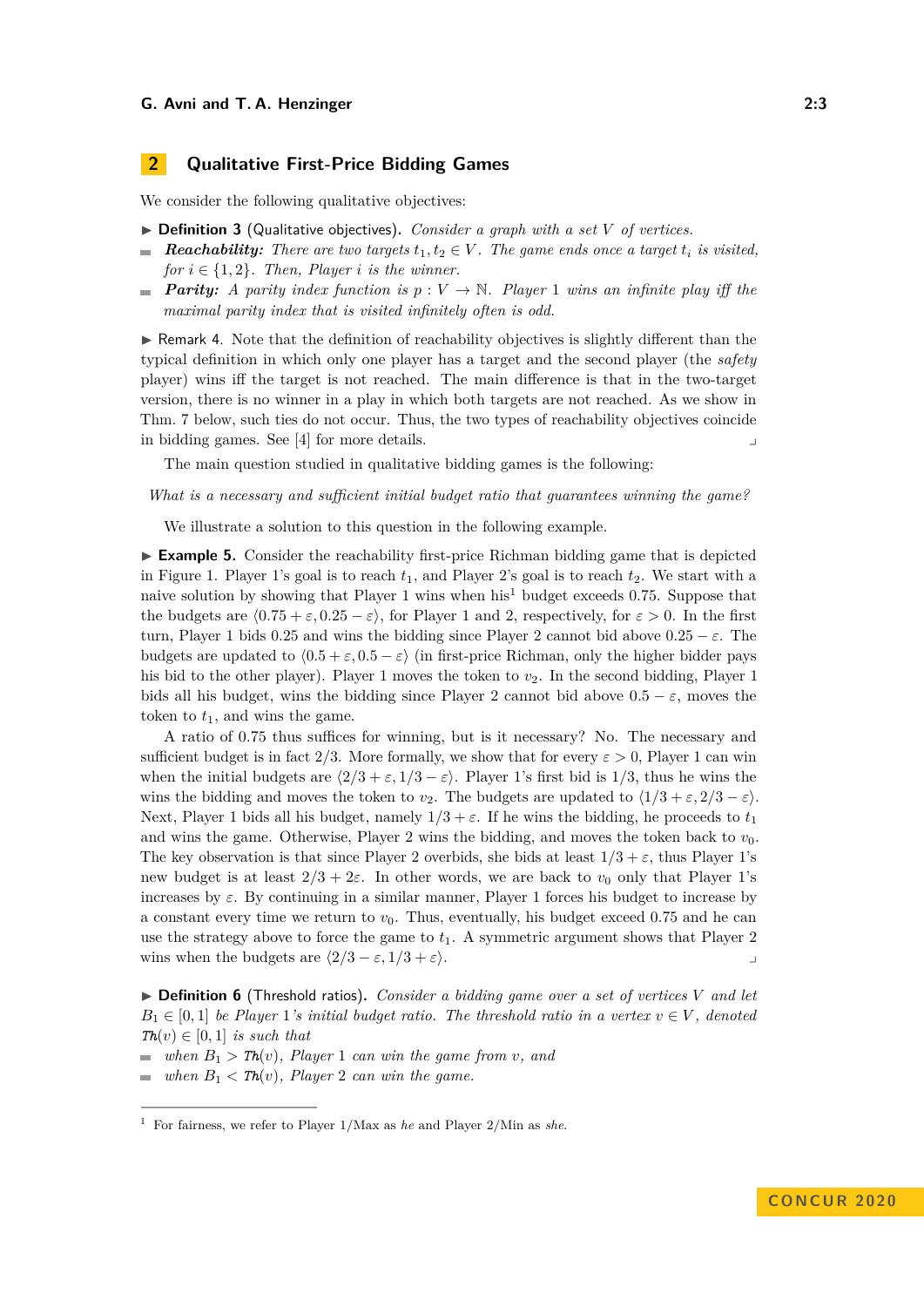#### **2:4 A Survey of Bidding Games on Graphs**

<span id="page-3-1"></span>



**Figure 1** A reachability bidding game with the threshold ratios under first-price Richman and poorman bidding.

**Figure 2** The random-turn game that corresponds the game in Fig. [1](#page-3-1) with the probabilities to reach *t*<sup>1</sup> from each vertex.

# **2.1 Reachability first-price bidding games**

The following theorem identifies threshold ratios in reachability first-price bidding games. See Fig. [1](#page-3-1) for a specific instantiation of the theorem.

<span id="page-3-0"></span> $\triangleright$  **Theorem 7** ([\[23\]](#page-20-5)). *Consider a reachability bidding game with target states*  $t_1$  *and*  $t_2$ *. Threshold ratios exist under taxman bidding. Moreover,*  $\mathbf{T}h(t_1) = 0$  and  $\mathbf{T}h(t_2) = 1$ , and for *all other vertices v*, let  $v^-$  and  $v^+$  be the neighbors of *v* such that  $\text{Th}(v^-) \leq \text{Th}(v') \leq \text{Th}(v^+)$ , *for every neighbor v* <sup>0</sup> *of v. Then:*

*under Richman bidding,*  $\text{Th}(v) = \frac{1}{2}(\text{Th}(v^+) + \text{Th}(v^-)),$  $\equiv$ 

- *under poorman bidding,*  $\mathit{Th}(v) = \frac{\mathit{Th}(v^{+})}{1-\mathit{Th}(v^{-})+1}$  $\frac{ln(v)}{1 - Th(v^-) + Th(v^+)}$ , and  $\overline{a}$
- *under* taxman bidding with constant  $\tau \in [0,1]$ *, we have*  $\mathbf{Th}(v) = \frac{\tau h(v^+) + \tau h(v^-) \tau h(v^-) \cdot \tau h(v^-) \tau h(v^+) \cdot \tau h(v^-)}{2 (1 + \tau h(v^-) \tau h(v^+) \cdot \tau h(v^-)}$  $\overline{a}$  $\frac{2-(1+Th(v^-)-Th(v^+))\cdot \tau}{2-(1+Th(v^-)-Th(v^+))\cdot \tau}.$

**Proof.** We sketch the proof for Richman bidding to give a flavor of the techniques. Suppose the initial vertex is *v* and that Player 1's budget is  $B = Th(v) + \varepsilon$ . Player 1 maintains the invariant that whenever the token is placed on a vertex  $u$ , his ratio exceeds  $\text{Th}(u)$ . The invariant holds initially. Suppose Player 1 bids  $b = \frac{1}{2} \cdot (\text{Th}(v^+) - \text{Th}(v^-))$ , and upon winning, moves the token to  $v^-$ . If Player 1 wins the bidding, since  $\text{Th}(v) - b = \text{Th}(v^-)$ , the invariant is maintained at *v* <sup>−</sup>. If he loses the bidding, Player 2 pays him at least *b*, and since  $\text{Th}(v) + b = \text{Th}(v^+)$  and  $\text{Th}(v^+) \geq \text{Th}(v')$ , for every neighbor  $v'$ , no matter where Player 2 moves, the invariant is maintained. The invariant implies that Player 1 does not lose. Indeed, recall that the sum of budgets is 1 in Richman bidding. Since  $\text{Th}(t_2) = 1$ , the game cannot reach *t*2, since then Player 1 owns more than the sum of budgets. To win the game, Player 1 plays as in Example [5:](#page-2-2) he uses his "excess" budget  $\varepsilon$  to bid slightly more than *b* so that he guarantees not losing while accumulating budget as the game proceeds. Eventually he accumulates enough budget to win |*V*| biddings in a row and draws the game to  $t_1$ .

Thm. [7](#page-3-0) implies an intriguing equivalence between reachability Richman-bidding games and random processes. Before stating it in full generality, we illustrate the "plain vanilla" version of the equivalence, which applies to games in which all vertices have out-degree at most 2.

► **Example 8.** Consider the game depicted in Fig. [1.](#page-3-1) We construct a Markov chain by labeling all edges with probability 0*.*5 (see Fig. [2\)](#page-3-1). Consider the probability of reaching the target  $t_1$  from a vertex *u*, denoted  $\mathbb{P}$ [reach $(u, t_1)$ ]. Clearly, we have  $\mathbb{P}$ [reach $(t_1, t_1)$ ] = 1 and  $\mathbb{P}[\text{reach}(t_2, t_1)] = 0$ . As for the other two vertices, we have  $\mathbb{P}[\text{reach}(v_0, t_1)] =$  $\frac{1}{2}\mathbb{P}[\text{reach}(v_1, t_1)] + \frac{1}{2}\mathbb{P}[\text{reach}(t_2, t_1)],$  which is technically the same as the expression in Thm. [7](#page-3-0) for threshold ratios in Richman bidding. Since the values for the targets are reversed, for every vertex *u*, we have  $\text{Th}(u) = 1 - \mathbb{P}[\text{reach}(u, t_1)].$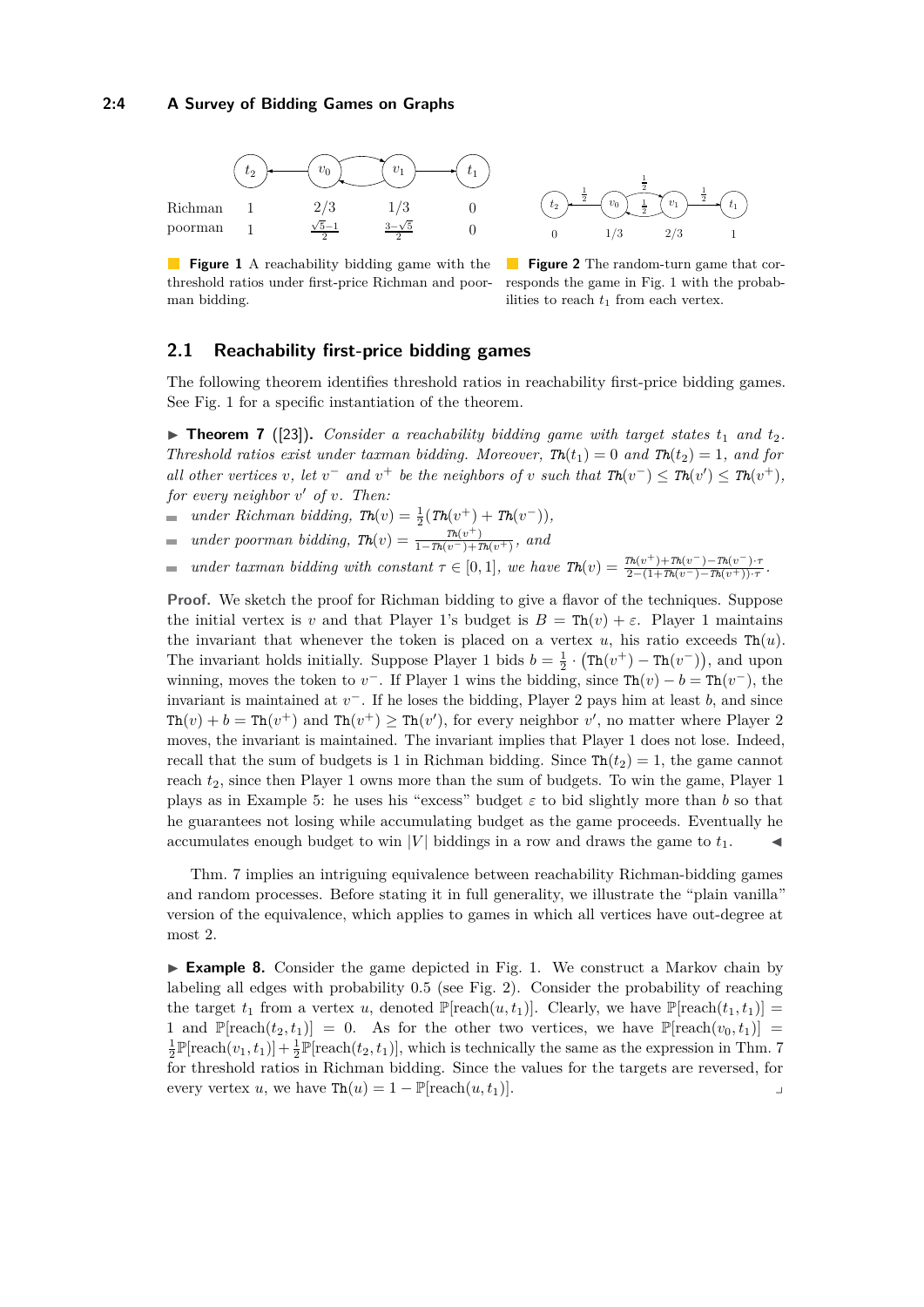Graphs with out-degree 2 are easier to reason about since it is clear which vertices are  $v^-$  and  $v^+$  (which vertex is which does not matter, since we take a simple average between the two). In general, however, determining which are the two "important" vertices out of all the neighbors is not trivial.

I **Definition 9** (Random-turn game)**.** *Consider a bidding game* G *that is played on a graph over a set of vertices V*. For  $p \in [0,1]$ *, the random-turn game that corresponds to*  $\mathcal G$  *w.r.t.*  $p$ *, denoted* RT(G*, p*)*, is a game in which instead of bidding, in each turn we toss a (biased) coin to determine which player gets to move the token: Player* 1 *is chosen with probability p and Player* 2 *with probability*  $1 - p$ *. Formally, RT(G, p) is a stochastic game [\[17\]](#page-20-7). Every vertex*  $v \in V$ , is replaced by three vertices  $v_N, v_1, u_2$  and  $v_2$ . The vertex  $v_N$  simulates the coin toss, *thus it has two outgoing edges: one with probability p to*  $v_1$  *and a second with probability*  $1-p$ *to*  $v_2$ *. For*  $i \in \{1, 2\}$ *, the vertex*  $v_i$  *is controlled by Player i* and there are deterministic edges *from*  $v_i$  *to*  $u_N$ *, for every neighbor u of v. The objective in*  $RT(\mathcal{G}, p)$  *matches that of*  $\mathcal{G}$ *. For example, when*  $G$  *is a reachability bidding game, then*  $RT(G, p)$  *is a simple stochastic game.* 

A *positional strategy f* in a stochastic game is a function that maps each vertex to a successor. When Player *i*, for  $i \in \{1,2\}$ , plays according to f and the game reaches a vertex  $v$  that he controls, he moves the token to  $f(v)$ . Fixing two positional strategies in a stochastic game gives rise to a Markov chain. We restrict attention to positional strategies since in stochastic games with the objectives that we consider, existence of optimal positional strategies is well known.

▶ **Definition 10** (Values in simple stochastic games). *Consider a simple stochastic game* H and a vertex *v* in H. The value of *v* in H, denoted  $val(\mathcal{H}, v)$ , is the probability that Player 1 *reaches his target under optimal play of the two players.*

We state the general equivalence between the two models in the following theorem.

<span id="page-4-1"></span>▶ **Theorem 11** ([\[24\]](#page-20-4)). *Consider a reachability first-price Richman bidding game* G *over the vertices V*. For every vertex  $v \in V$ *, we have*  $\text{Th}(v) = 1 - val(\text{RT}(\mathcal{G}, 0.5), v)$ .

<span id="page-4-2"></span> $\triangleright$  Remark 12. We note that in graphs of finite size, threshold ratios under Richman bidding are always rational numbers; indeed, they coincide with values of a stochastic game, which in turn are a solution to a linear program. Since for poorman bidding the thresholds can be irrational (see Fig. [1\)](#page-3-1), it seems unlikely that an equivalence with random-turn games exists.

## **2.2 Parity first-price bidding games**

<span id="page-4-0"></span>The solution to parity bidding games is based on the following lemma.

 $\triangleright$  **Lemma 13** ([\[7\]](#page-20-8)). *Consider a reachability first-price taxman-bidding game G over the vertices V such that from every vertex, only Player* 1*'s objective is reachable. Then, Player* 1 *wins with any positive initial budget from every vertex*  $v \in V$ ; thus,  $\text{Th}(v) = 0$ .

We proceed to solve parity games.

<span id="page-4-3"></span>▶ **Theorem 14** ([\[7\]](#page-20-8)). *Parity first-price taxman-bidding games are linearly reducible to reachability taxman-bidding games. In particular, threshold ratios exists.*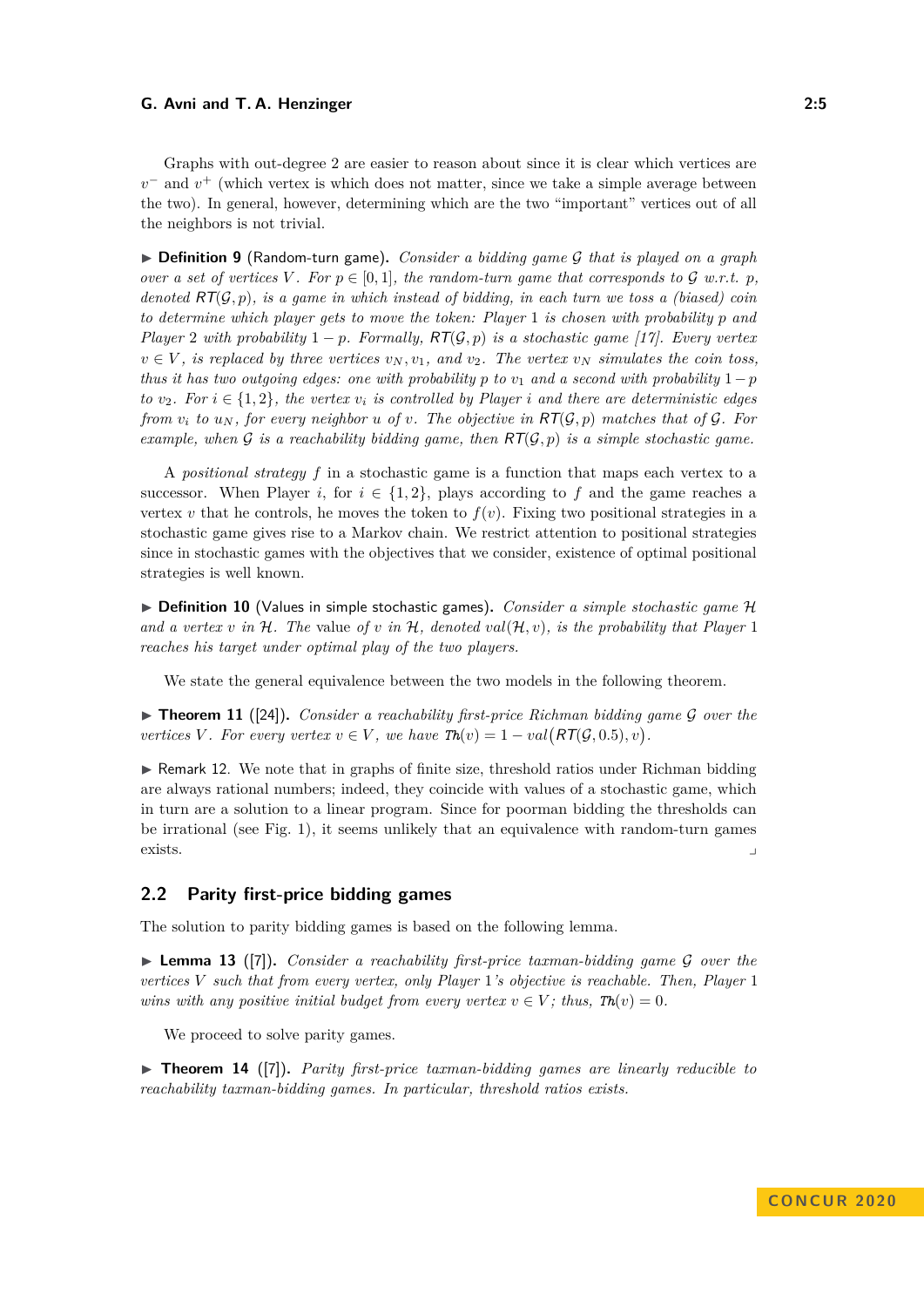# **2:6 A Survey of Bidding Games on Graphs**

**Proof.** Consider a bidding game  $G$ , we identify the bottom strongly-connected components (BSCCs) of  $G$ . We claim that in each such BSCC  $S$  there is a unique winner. The claim implies the theorem since the threshold ratios in the vertices of *S* are either all 0 or all 1. We then construct a reachability game on the rest of the graph in which each player's goal is to draw the game to a BSCC that is winning for him.

To prove the claim, suppose the maximal parity index in a BSCC *S* is obtained in a vertex  $t$  and that it is even, and the other case is dual. We think of  $S$  as a reachability game in which Player 2's target is *t* and Player 1 has no target. By Lem. [13,](#page-4-0) Player 2 can force a visit to *t* with any positive initial budget. To force infinite many visits, she splits her initial budget  $\varepsilon > 0$  into infinite many parts  $\varepsilon_1, \varepsilon_2, \ldots$ , and uses a budget of  $\varepsilon_i$ , for  $i \ge 1$ , to force a visit to *t* for the *i*-th time.

# **2.3 Computational complexity and open problems**

Intuitively, the computational problem that we would like to solve is finding the threshold ratio in a vertex. Formally, one way to define the corresponding decision problem is given a game G and a vertex v in G, decide whether  $\text{Th}(v) > 0.5$ .

 $\triangleright$  **Theorem 15** ([\[23,](#page-20-5) [4,](#page-19-2) [5,](#page-20-9) [7\]](#page-20-8)). For parity Richman bidding, finding threshold ratios is in  $NP \cap coNP$ , and it is in P when all vertices have outdegree at most 2 or when the graph is *undirected. For taxman and poorman bidding the problem is in PSPACE.*

**Proof (Sketch).** The upper bound for Richman bidding immediately follows from the equivalence with random-turn games in Thm. [11.](#page-4-1) Indeed, random-turn games are a special case of stochastic games, and solving the later is in NP  $\cap$  coNP [\[17\]](#page-20-7). When the outdegree is 2, the solution is obtained by solving a linear program. An algorithm for undirected graphs was shown in [\[23\]](#page-20-5) (and was extended recently to solve biased undirected random-turn games [\[28\]](#page-20-10)). For taxman bidding, the properties of threshold ratios in Thm. [7](#page-3-0) are polynomial but not linear, thus we reduce the problem to the *existential theory of the reals* [\[15\]](#page-20-11).

<span id="page-5-0"></span>I **Open problem 1** (Tightening the computational complexity gap)**.** *There is a gap in our understanding in terms of computational complexity. It is possible that solving Richman bidding games is in P, and it is possible that they are as hard as solving stochastic games. Possible lower bounds for poorman and taxman bidding include showing that the problem is NP-hard or as hard as solving the existential theory of the reals.*

# **3 Mean-Payoff First-Price Bidding Games**

Before formalizing the mean-payoff objective, we motivate it in the following application.

► **Example 16.** Suppose an internet content-provider (e.g., New York Times) has one ad slot for sale on its website. Two advertisers repeatedly (e.g., daily) compete to publish their ad in a first-price auction that the content provider holds. Our goal is to find an optimal bidding strategy for an advertiser that, given his budget constraints, maximizes the long-run ratio of the time that his ad shows. To find such a strategy, we reason about the Bowtie game in Fig. [3;](#page-6-0) we associate our advertiser with Player 1. Whenever Player 1 wins a bidding, he moves to  $v_{\text{Max}}$ , which represents his ad being shown that day. Informally, Player 1's goal is to maximize the time his ad shows (e.g., maximize the number of days his ad appears in a year). y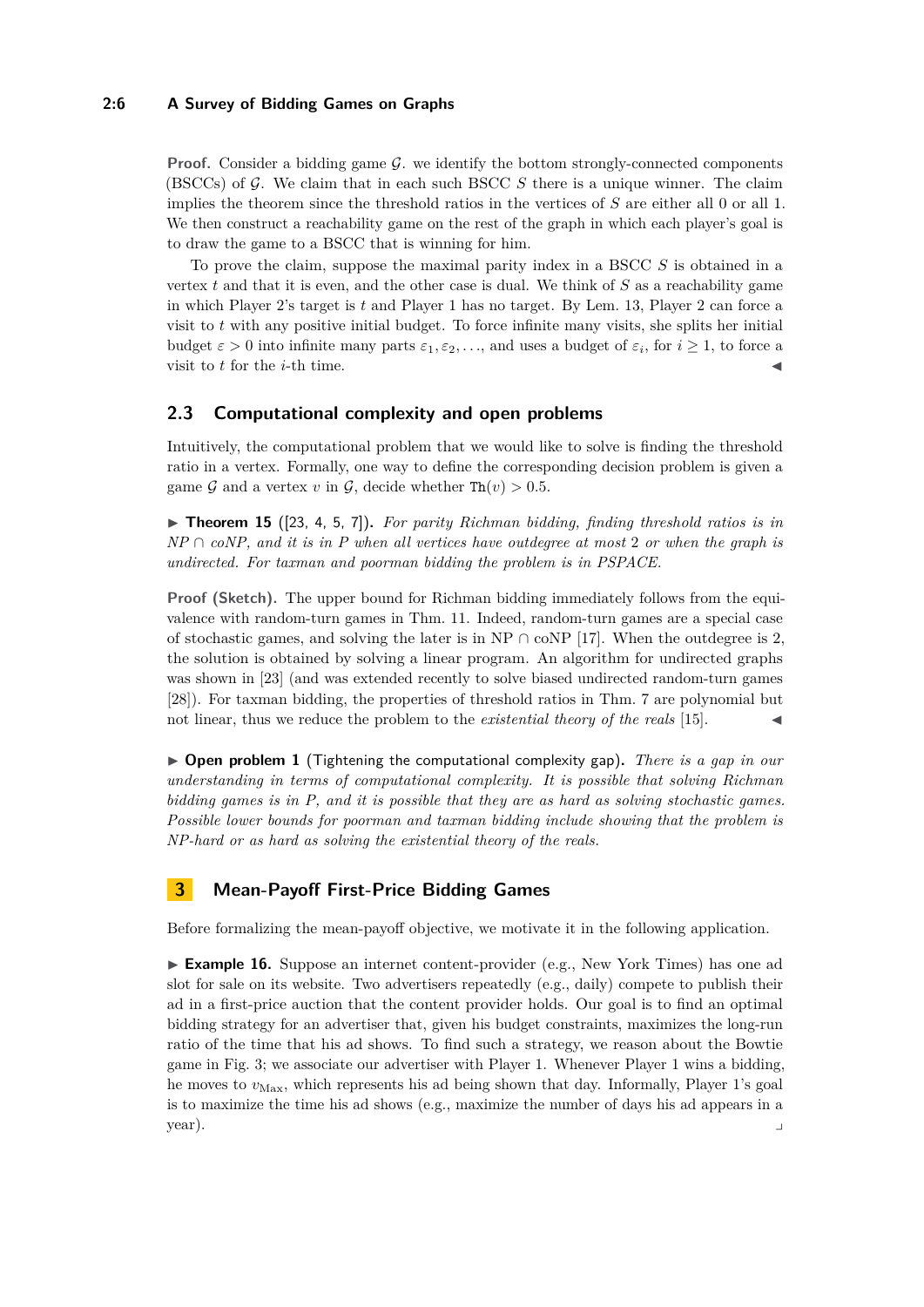Formally, a *mean-payoff game* is played on a weighted graph  $\langle V, E, w \rangle$ , where  $w : V \to \mathbb{Q}$ . Each infinite play has a *payoff*, which is Player 1's reward and Player 2's cost, thus we call the players in a mean-payoff game Max and Min, respectively.

<span id="page-6-3"></span>**Definition 17** (Payoff and energy). *Consider an infinite path*  $\eta = \eta_0, \eta_1, \ldots$  *For*  $n > 1$ *, let*  $\eta^n = \eta_0, \ldots, \eta_n$  *be a prefix of*  $\eta$ *. The* energy *of*  $\eta^n$ *, denoted* energy( $\eta^n$ )*, is the sum of weights it traverses, thus energy*( $\eta^n$ ) =  $\sum_{0 \le i \le n} w(\eta_i)$ *. The payoff of*  $\eta$ *, denoted payoff*( $\eta$ )*, is*  $p$ ayoff( $\eta$ ) =  $\liminf_{n\to\infty} \frac{1}{n}$  · energy( $\eta^n$ ). Note that the use of  $\liminf$  gives Min an advantage.

We consider the following main question when studying mean-payoff bidding games.

<span id="page-6-0"></span>*Given an initial budget ratio r, what is the optimal payoff a player can guarantee? For example, consider the Bowtie game in Fig. [3.](#page-6-0) What is the optimal payoff Max can guarantee with a budget ratio of* 2*/*3 *under Richman bidding? How does it compare with the optimal payoff under poorman bidding? Does the answer change when the ratio is* 1*/*3*?*



**Figure 3** The Bowtie mean-payoff game  $\mathcal{G}_{\bowtie}$ .

We answer the questions in full generality after the following definitions. The specific solutions in the Bowtie game can be found in Example [21.](#page-6-1)

▶ Definition 18 (Mean-payoff value in bidding games). *Consider a strongly-connected meanpayoff bidding game* G and a budget ratio  $r \in (0, 1)$ . The mean-payoff value of G w.r.t. r. *denoted*  $\mathsf{MP}(\mathcal{G}, r)$ *, is*  $c \in \mathbb{R}$  *if independent of the initial vertex,* 

- *when Max's initial ratio exceeds r, he*<sup>[1](#page-0-0)</sup> *has a strategy that guarantees a payoff of*  $c \varepsilon$ *, for every*  $\varepsilon > 0$ *, and*
- *Max cannot do better: with a ratio that exceeds* 1 − *r, Min can guarantee a payoff of at most*  $c + \varepsilon$ *, for every*  $\varepsilon > 0$ *.*

**► Definition 19** (Mean-payoff value in random-turn games). For  $p \in [0,1]$ , since G is a *mean-payoff game, the random-turn game* RT(G*, p*) *is a stochastic mean-payoff game. The expected payoff under optimal play of the two players is called the mean-payoff value, which we denote*  $\mathsf{MP}(\mathsf{RT}(\mathcal{G}, p))$ . The value is known to exist [\[30\]](#page-20-12), and since  $\mathcal{G}$  is strongly-connected, *the value does not depend on the initial vertex.*

The theorem below states the equivalence between mean-payoff first-price bidding games and random-turn games.

<span id="page-6-2"></span> $\triangleright$  **Theorem 20** ([\[5,](#page-20-9) [4,](#page-19-2) [7\]](#page-20-8)). *Consider a strongly-connected mean-payoff game G and a ratio*  $r \in (0,1)$ *. Then:* 

- $under \text{ } Richman \text{ } bidding, \text{ } MP(G,r) = \text{MP}(\text{RT}(\mathcal{G}, 0.5)),$
- *under poorman bidding,*  $\mathsf{MP}(\mathcal{G}, r) = \mathsf{MP}(\mathsf{RT}(\mathcal{G}, r))$ , and  $\sim$

*under taxman bidding with constant*  $\tau \in [0, 1]$ *, we have*  $\mathsf{MP}(\mathcal{G}, r) = \mathsf{MP}(\mathsf{RT}(\mathcal{G}, \frac{r+\tau \cdot (1-r)}{1+r})$  $\frac{\tau \cdot (1-r)}{1+\tau}$ ).  $\overline{\phantom{a}}$ 

<span id="page-6-1"></span>**Example 21.** We apply Thm. [20](#page-6-2) to the bowtie mean-payoff game  $\mathcal{G}_{\bowtie}$  (Fig. [3\)](#page-6-0). Since the outdegree in  $\mathcal{G}_{\bowtie}$  is 2, the random-turn game that corresponds to it is simple and depicted in Fig. [4.](#page-7-0) Informally, we expect a random run to "stay" in  $v_{\text{Max}}$  portion  $p$  of the time, and since the weights are simple, we have  $\text{MP}(\text{RT}(\mathcal{G}_{\text{Bowtie}}, p)) = p$ .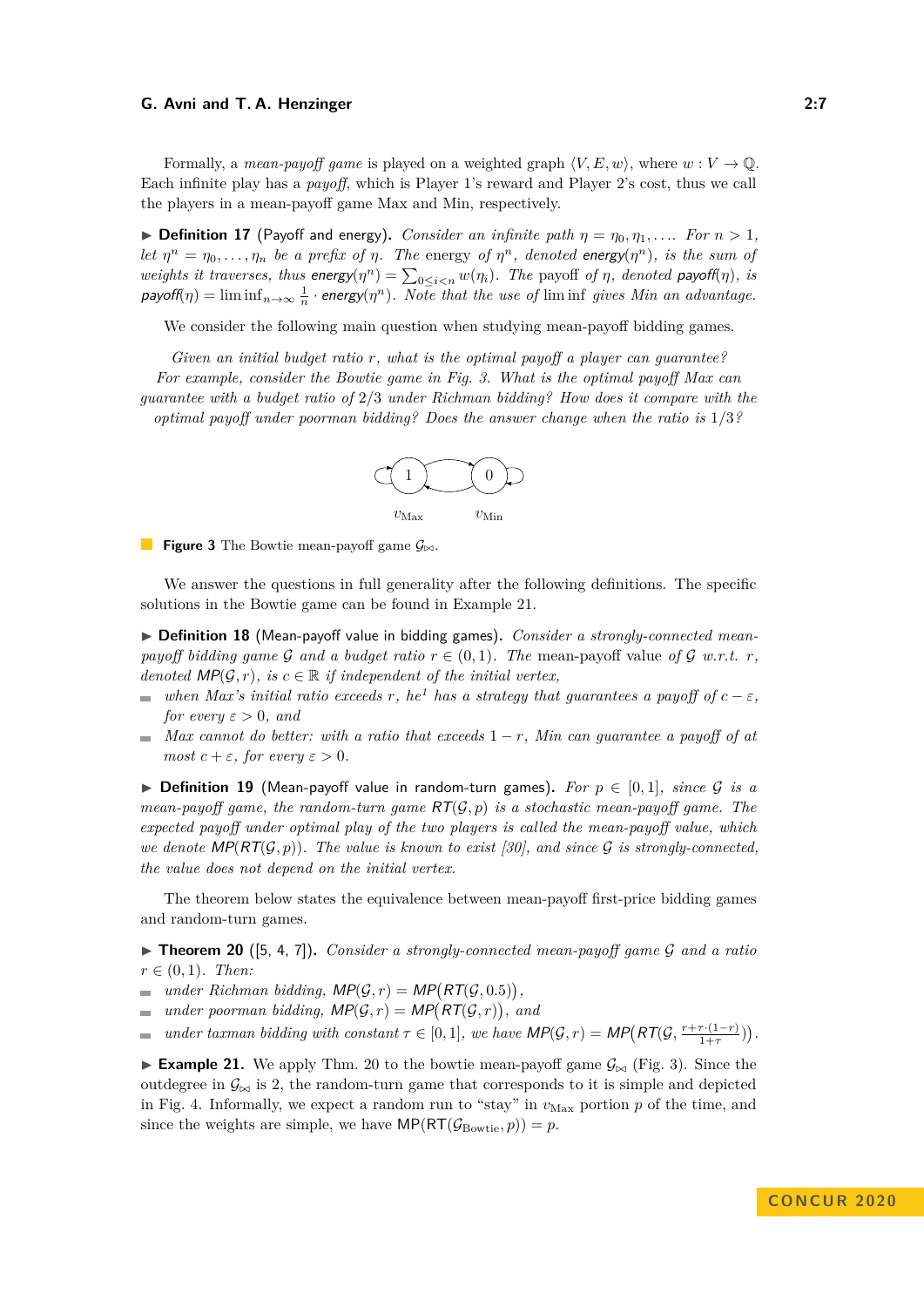## **2:8 A Survey of Bidding Games on Graphs**

Under Richman bidding, the initial ratio does not matter, the equivalence is always with the fair random-turn game, thus  $\mathsf{MP}(\mathcal{G}_{\bowtie}, r) = 0.5$ , for every  $r \in (0, 1)$ . We find the result for mean-payoff poorman bidding more surprising, since no equivalence is known for reachability poorman bidding games (see Remark [12\)](#page-4-2). With an initial ratio of  $r \in (0,1)$ , the optimal payoff under poorman bidding is *r*. Thus, Max prefers poorman over Richman when his ratio is 2*/*3 and prefers Richman over poorman when the ratio is 1*/*3. Interestingly, when the ratio is  $1/2$ , the payoffs under poorman and Richman bidding coincide.



<span id="page-7-0"></span>**Figure 4** The random-turn game that corresponds to  $\mathcal{G}_{\bowtie}$  in Fig. [3](#page-6-0) w.r.t.  $p \in [0, 1]$ .

 $\triangleright$  Remark 22 (Strategies in bidding games vs. in random-turn games). We point out that strategies in bidding games are much more complicated than in stochastic games. At a vertex *v* in a stochastic game, a strategy only needs to select a vertex *u* to move the token to from *v*. In a bidding game, in addition to the choice of *u*, a strategy prescribes a bid *b*. As the proof of Thm. [7](#page-3-0) shows, in reachability games, knowing the threshold ratios and assuming they are positive, immediately gives us both *u* and *b*. In mean-payoff games, this is no longer the case. Indeed, the statement of Thm. [20](#page-6-2) only tells us the optimal payoff a player can guarantee. Knowing the optimal payoff does not hint at how to achieve it. The proof of Lem. [23](#page-7-1) demonstrates that finding the right bids is not a trivial task. In fact, there is an alternative existential proof for the Richman part of Thm. [20](#page-6-2) (see [\[4\]](#page-19-2)). The proof relies on the equivalence shown in [\[23\]](#page-20-5) between reachability Richman bidding games and random-turn games adapted to infinite graphs together with results on *one-counter simple-stochastic games* [\[14,](#page-20-13) [13\]](#page-20-14). Beyond the lack of bidding strategy, since no equivalence is known for reachability objectives apart from Richman bidding, the existential proof does not extend to poorman or taxman bidding. y

# **3.1 Solving the Bowtie game**

In the next two sections, we give a flavor of the techniques used to prove Thm. [20.](#page-6-2) In this section, we solve  $\mathcal{G}_{\bowtie}$  and in the next section, we describe a framework to extend a solution to  $\mathcal{G}_{\bowtie}$  to general SCCs. See Open problem [3](#page-12-0) for a discussion on the asymmetry between Min and Max in the following lemma.

<span id="page-7-1"></span>**Lemma 23.** *Consider the mean-payoff game*  $\mathcal{G}_{\bowtie}$  (Fig. [3\)](#page-6-0) *under Richman bidding. Irrespective of the initial ratios:*

- *Min has a strategy that guarantees a payoff of at most* 0*.*5*.* m.
- *For every*  $\varepsilon > 0$ *, Max has a strategy that quarantees a payoff of at least*  $0.5 \varepsilon$ *.*

**Proof. An optimal Min strategy.** The details of the construction can be found in [\[4\]](#page-19-2). It is convenient to re-normalize the weights and set  $w(v_{\text{Min}}) = -1$  so that  $\text{MP}(\text{RT}(\mathcal{G}_{\bowtie}, 0.5)) = 0$ . Recall that the energy of a finite path, which we denote with *k* below, is the sum of weights that it traverses. The construction is based on the following observation whose proof is a simple exercise.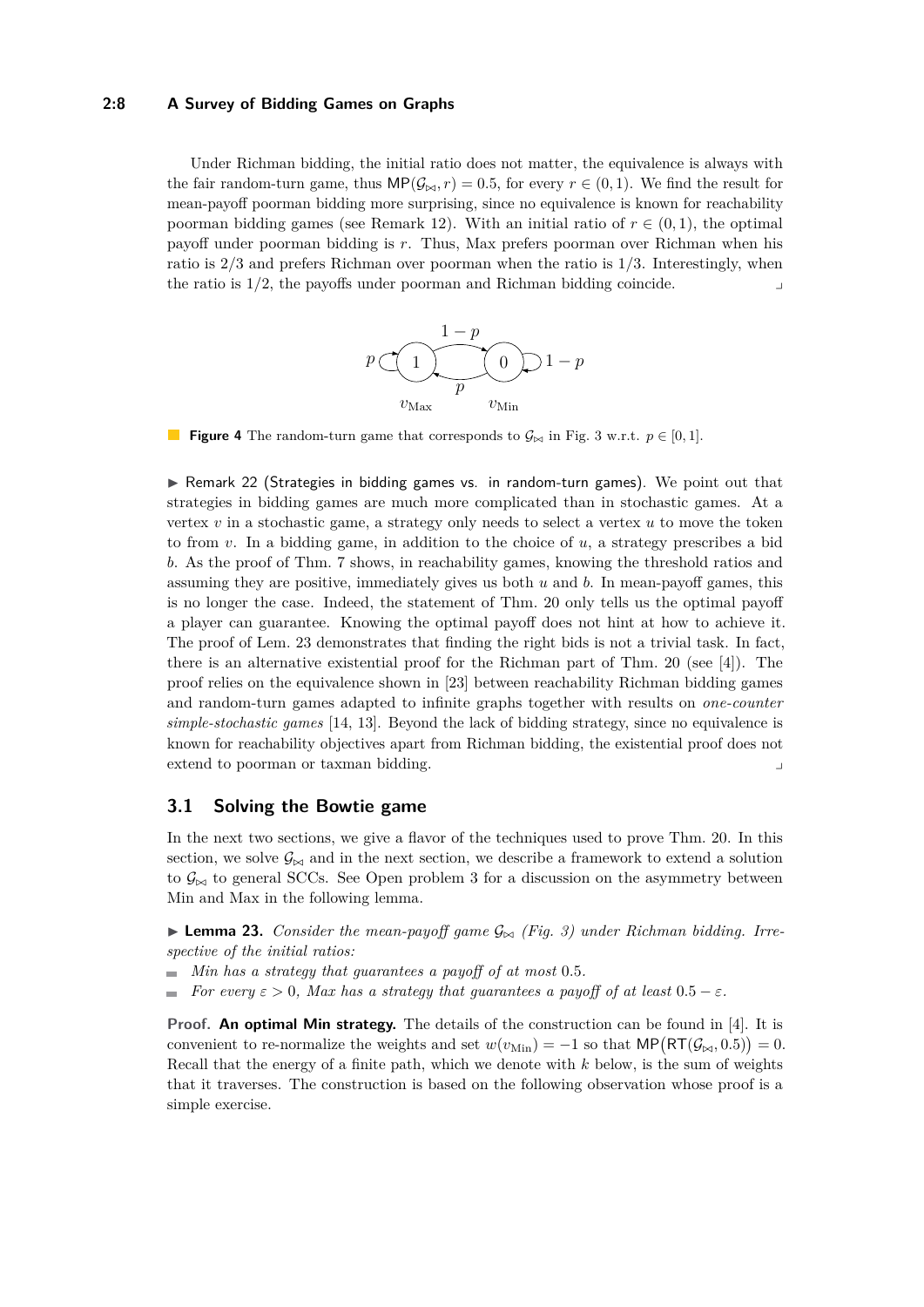**Observation:** Suppose Min plays according to a strategy that guarantees that in every infinite play either the energy (1) equals 0 infinitely often, or (2) is bounded from above by a constant. Then, the payoff is non-negative.

Suppose that the energy starts from  $k_0 > 0$  and Min's initial budget is  $B_{\text{Min}}^I > 0$ . Min chooses  $N \in \mathbb{N}$  such that  $B_{\text{Min}}^I = k_0/N + \delta$ , for some  $\delta > 0$ . This is possible since  $B_{\text{Min}}^I$  and  $k_0$  are constants. We think of  $\delta$  as "spare change" that Min does not use, but will be helpful at the end of the proof. We call the rest of her budget the *main* budget.

Min's strategy maintains the following invariant: when the energy of a finite play is *k*, Min's budget exceeds  $\frac{k}{N}$ . The invariant holds initially by our choice of *N*. Suppose that Min's main budget following a finite play with energy *k* is  $\frac{k}{N}$ . Min bids  $\frac{1}{N}$ . We distinguish between two cases. If Min wins the bidding, the energy drops to  $k-1$  and since she pays  $\frac{1}{N}$ , her main budget drops to  $\frac{k-1}{N}$ . On the other hand, if she loses, the energy increases to  $k+1$ , and Max pays her at least  $\frac{1}{N}$ , thus her main budget increases to  $\frac{k+1}{N}$ . The strict inequality in the invariant is obtained from the spare change  $\delta$ . Finally, recall that in Richman bidding the sum of budgets is 1. Thus, the invariant ensures that the energy is bounded from above by *N*, since by plugging  $k = N$  in the invariant, Min's budget would exceed 1.

To conclude the construction, Min plays as follows. When the energy is 0, Min bids 0 and "waits" for the energy to increase. When it increases to  $k_0^1$ , she plays according to the strategy above to guarantee a bounded energy  $N_1$ . When the energy drops to 0, Min "waits" until the energy increases again to  $k_0^2$ , and she plays to keep the energy bounded by  $N_2$ , and so on. If there is an  $n \geq 1$ , such that the energy hits 0 only  $n-1$  times, then the energy is bounded from above by  $N_n$ . Otherwise, the energy hits 0 infinitely often. Thus, by the observation, the payoff is at most 0.

**An optimal Max strategy.** An explicit construction for Max was shown in [\[4\]](#page-19-2) and an existential one in [\[7\]](#page-20-8). We describe a simpler construction, which is due to Ismaël Jecker [\[9\]](#page-20-15).

Let  $\varepsilon > 0$ . This time, we re-normalize the weights to be  $w(v_{\text{Max}}) = c = 1 + \varepsilon$  and  $w(v_{\text{Min}}) = -1.$ 

**Observation:** Suppose Max plays according to a strategy that guarantees that the energy is bounded from below by a constant. Then, the payoff with the updated weights is non-negative, and the payoff with the original weights is at least  $\frac{1}{2+\epsilon}$ .

Let  $\alpha$  such that  $(1 + \alpha) = (1 - \alpha)^{-c}$ , and such  $\alpha$  exists since  $c > 1$ . Max maintains the invariant that when the energy is  $k \in \mathbb{N}$ , his budget exceeds  $(1 + \alpha)^{-k}$ . The invariant implies  $k > 0$ , since otherwise, Max's budget is greater than  $(1 + \alpha)^0 = 1$ , which, again, is impossible since the sum of budgets in Richman bidding is 1. We choose an initial energy level  $k_0$  ∈ N, thus the energy will in fact be bounded from below by  $-k_0$ . We choose  $k_0$  such that  $B_{\text{Max}}^I = B + \delta$ , where  $B = (1 + \alpha)^{-k_0}$  and  $\delta > 0$ . This is possible since  $\lim_{k \to \infty} (1 + \alpha)^{-k} = 0$ . Again, the "spare change" *δ* is never used and we refer to *B* as Max's main budget. Max maintains the invariant that when the energy is *k*, his main budget is at least  $(1 + \alpha)^{-k}$ . When Max's main budget is *B*, he bids  $\alpha \cdot B$ . We distinguish between the two outcomes of a bidding. If Max loses, the energy decreases to *k* − 1. Moreover, Min overbids Max, thus Max's new main budget *B*<sup>*'*</sup> is at least  $B + \alpha B \ge \frac{1}{(1+\alpha)^k} + \frac{\alpha}{(1+\alpha)^k} = (1+\alpha)^{k-1}$ . On the other hand, if Max wins, the energy increases to  $k + c$  and his new main budget  $B'$  is at least  $B - \alpha B = \frac{1-\alpha}{(1+\alpha)^k}$ . Since  $(1+\alpha) = (1-\alpha)^{-c}$ , we obtain  $(1-\alpha) = (1+\alpha)^{-c}$ , thus  $B' = (1 + \alpha)^{-(k+c)}$ , as required.

## **Poorman bidding**

An explicit construction of an optimal strategy for Max under poorman bidding was shown in [\[5\]](#page-20-9), an existential construction was shown in [\[7\]](#page-20-8), and a significantly simpler explicit construction was shown in [\[9\]](#page-20-15). Those constructions use similar ideas to the construction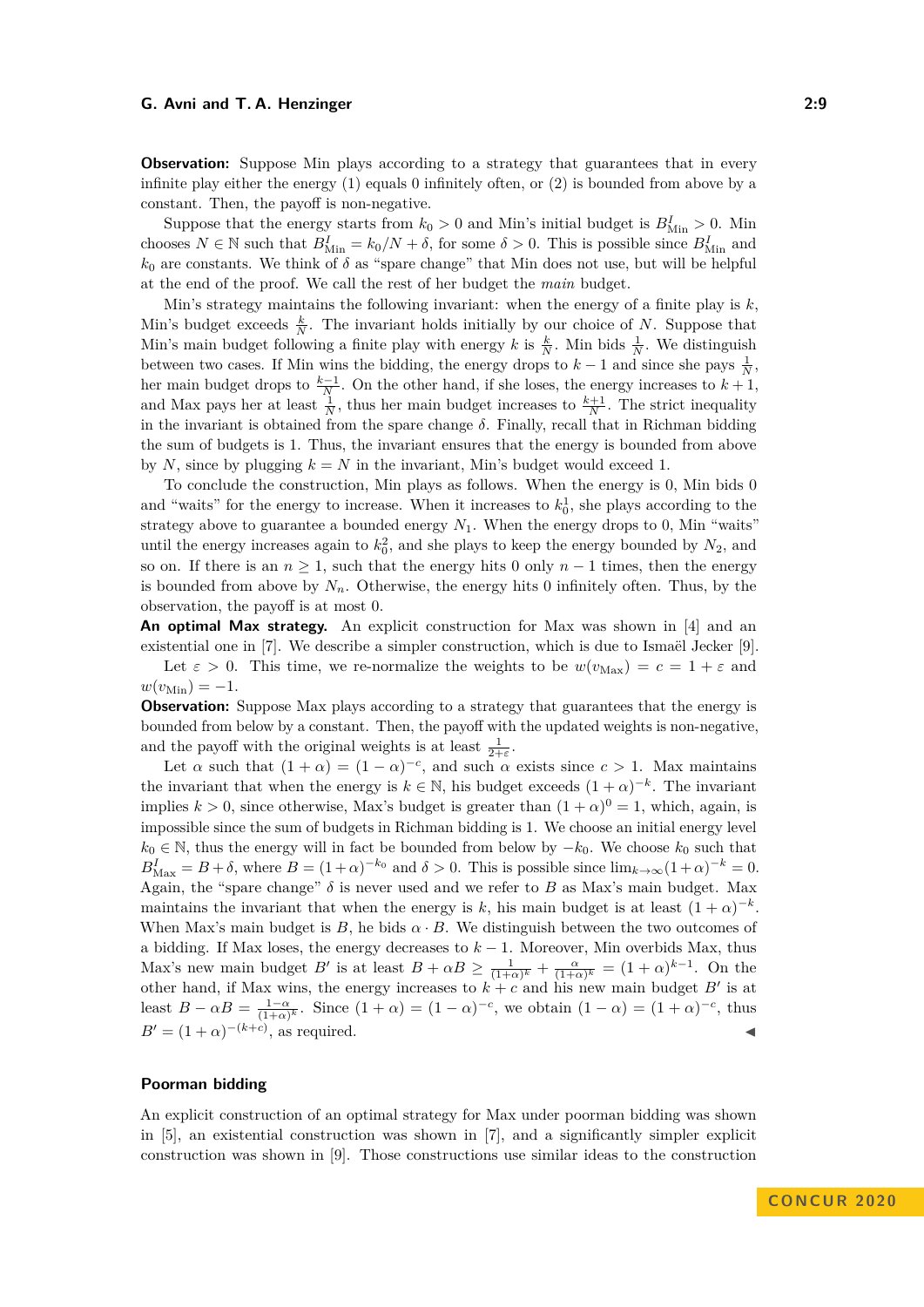#### **2:10 A Survey of Bidding Games on Graphs**

shown in Lem. [23](#page-7-1) for Max, though they are technically more involved. We leave the constructions out of this survey for sake of brevity. We would still like to convince the reader that contrary to Richman bidding, the initial ratio matters in poorman bidding; i.e., with a higher ratio a player can guarantee a better payoff. Below we show a simple strategy construction that is optimal for Min in the Bowtie game.

<span id="page-9-0"></span>▶ **Lemma 24** ([\[5\]](#page-20-9)). *Suppose that Min's initial budget is*  $\ell \in \mathbb{N}$  *and Max's initial budget is* 1*. Then, in*  $\mathcal{G}_{\bowtie}$ *, Min can guarantee a payoff of at most*  $\frac{\ell}{\ell+1}$ *.* 

**Proof.** We re-normalize the weights so that  $w(v_{\text{Min}}) = -1$  and  $w(v_{\text{Max}}) = 1$ . Suppose first that both budgets are 1. We describe the "tit for tat" strategy for Min that, intuitively, copies Max's bidding strategy. We assume for simplicity that Min wins bidding ties. Formally, Min's strategy is based on a queue of numbers as follows: if the queue is empty, Min bids 0, and otherwise she bids the maximal number in the queue. If Min wins with a bid of  $b > 0$ , she removes *b* from the queue. If Max wins with a bid of  $b > 0$ , Min adds *b* to the queue.

We make several observations. (1) Min's strategy is legal: it never bids higher than the available budget; indeed, Max bids legally, the budgets are the same, and Min's sum of winning bids is at most Max's sum of winning bids. (2) The size of the queue is an upper bound on the energy; indeed, every bid in the queue corresponds to a Max winning bid that is not "matched" (the size is an upper bound since Min might win biddings when the queue is empty). (3) If Min's queue fills, it will eventually empty; indeed, if  $b \in \mathbb{R}$  is in the queue, in order to keep  $b$  in the queue, Max must bid at least  $b$ , thus eventually his budget runs out. Combining the three, since the energy is at most 0 when the queue empties, Min's strategy guarantees that the energy is at most 0 infinitely often and as in Lem. [23,](#page-7-1) the payoff is non-positive.

Now, assume Min's budget is  $\ell \in \mathbb{N}$ . Min's strategy is the same only that whenever Max wins with  $b > 0$ , Min adds  $\ell$  copies of  $b$  to the queue. The strategy is legal since, intuitively, we can think of Min's budget as if it consists of  $\ell$  parts of size 1, and each copy of the bid *b* is paid out of a unique part. Legality then follows as in the simple case above. The other two observations above still hold, only that now, since every Max win is matched by  $\ell$  Min wins, when the queue empties, the number of Min wins is at least  $\ell$  times as much as Max's wins. It follows that the payoff is at most  $\frac{\ell}{\ell+1}$ .  $\frac{\ell}{\ell+1}$ .

## **3.2 Solving strongly-connected games**

In this section, we describe a general framework that, intuitively, allows us to extend a solution for  $\mathcal{G}_{\bowtie}$  to any strongly-connected mean-payoff game. We describe the challenges of the extension in the following example.

► **Example 25.** It is helpful to think about changes in the budget and energy throughout a play as two "walks" on two sequences; a "budget sequence" and an "energy sequence". We preserve an invariant between the two walks. Recall, for example, that in Lem. [23,](#page-7-1) when the energy is k, Max's ratio is  $(1 + \alpha)^{-k}$ . When Max wins a bidding, the energy walk takes a step to  $k+1$  and the budget walk takes a step down to  $(1+\alpha)^{-(k+1)}$ . The key idea that concludes the proof is that the budget walk is bounded from above, e.g., in Richman bidding the sum of budgets is 1. Due to the invariant, the bound on the budget implies a bound on the energy and in turn a guarantee on the payoff.

The structure of  $\mathcal{G}_{\bowtie}$  is convenient since in each bidding, both walks always take exactly one step at a time. In general, this is not the case. For example, consider the game depicted in Fig. [5.](#page-10-0) Cycling *v*<sup>4</sup> decreases the energy by 2, so to even out, the budget walk should also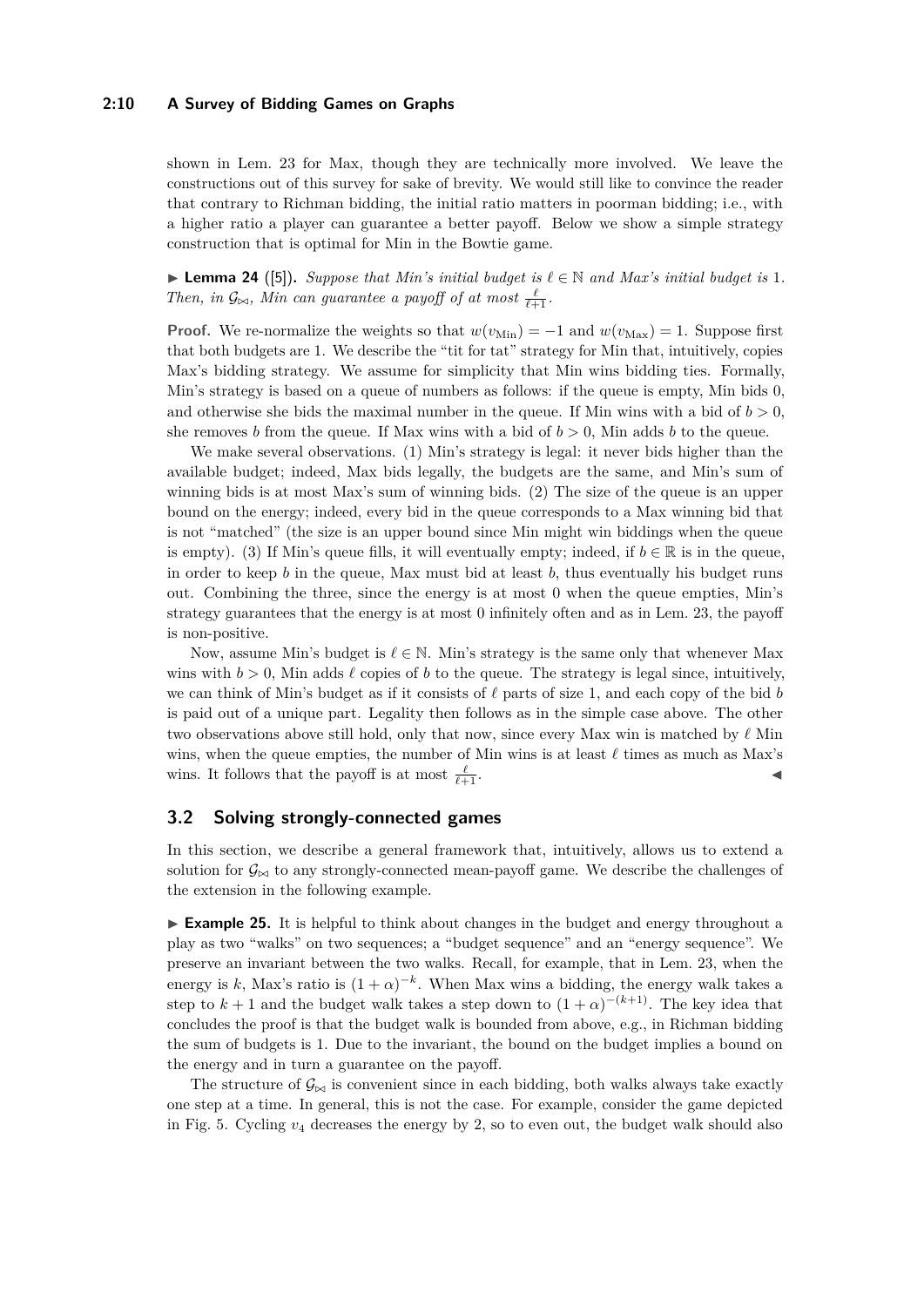take two steps at once. Moreover, there are more involved cycles. Suppose the game starts from *v*3. Note that Max always moves left (see the red edges) and Min moves to the right. How should Max bid in  $v_3$  to maintain the invariant between budget and energy? On the one hand, if he wins the first bidding and loses the second, the cycle  $v_3, v_2, v_3$  forms with a change in energy of −2. On the other hand, if he loses the first bidding and wins the second, the cycle  $v_3v_4v_3$  forms with a change of energy of  $-3$ . Finally, there is no guarantee that the game returns to *v*<sup>3</sup> y

To overcome these challenges, we introduce a measure of "importance" to vertices, which we call the *strength*. We need several definitions. Let  $p \in [0,1]$ . Inspired by the notation in reachability games, we denote by  $v^-$  and  $v^+$  the optimal vertices to move to from  $v$  for Min and Max, respectively. Formally, for optimal memoryless strategies  $\sigma_{\text{Max}}$  and  $\sigma_{\text{Min}}$  in  $RT(\mathcal{G}, p)$ , we define  $v^- = \sigma_{\text{Min}}(v)$  and  $v^+ = \sigma_{\text{Max}}(v)$ . The concept of *potentials* was originally defined in the context of the strategy iteration algorithm [\[20\]](#page-20-16). We denote the potential of *v* by  $\text{Pot}_p(v)$  and the strength of *v* by  $\text{St}_p(v)$ , and we define them as solutions to the following equations:

$$
Potp(v) = p \cdot Potp(v+) + (1 - p) \cdot Potp(v-) + w(v) - MP(RT(\mathcal{G}, p))
$$
  
St<sub>p</sub>(v) = p \cdot (1 - p) \cdot (Pot<sub>p</sub>(v<sup>+</sup>) - Pot<sub>p</sub>(v<sup>-</sup>))

We suggest an intuitive way to read the definition of potentials. Consider a weighted Markov chain in which each vertex *v* has two neighbors  $v^+$  and  $v^-$ , and the probability of proceeding from *v* to  $v^+$  and  $v^-$  is respectively *p* and  $1 - p$ . Suppose there is a target that is reached with probability 1. Let  $E(v)$  denote the expected energy in a path from *v* to the target. We note that  $E(v)$  roughly coincides with  $Pot_p(v)$ . Indeed, to compute  $E(v)$ , we take the current energy, i.e.,  $w(v)$ , and add, for each neighbor *u*, the probability of proceeding from *v* to *u* multiplied by the expected energy to the target from *u*, thus we obtain  $E(v) = w(v) + p \cdot E(v^+) + (1 - p) \cdot E(v^-)$ .

The following lemma connects potential, energy, and strength and thus gives rise to the invariant between budget and energy. We need several definitions. Consider a finite path  $\eta = v_1, \ldots, v_n$  in G. We intuitively think of  $\eta$  as a play, where for every  $1 \leq i < n$ , the bid of Max in  $v_i$  is  $St_p(v_i)$  and he moves to  $v_i^+$  upon winning. Thus, when  $v_{i+1} = v_i^+$ , we think of Max as *investing*  $\text{St}_p(v_i)$  and when  $v_{i+1} \neq v_i^+$ , we think of Min winning the bid thus Max *gains*  $\text{St}_p(v_i)$ . We denote by  $I(\eta)$  and  $G(\eta)$  the sum of investments and gains, respectively. Recall that the energy of  $\eta$  is energy( $\eta$ ) =  $\sum_{0 \leq i < n} w(v_i)$ .

<span id="page-10-1"></span>**Lemma 26** ([\[4,](#page-19-2) [5,](#page-20-9) [7\]](#page-20-8)). *Consider a strongly-connected game G, and*  $p = \frac{\nu}{\nu+1} \in (0,1)$ *, thus Max's budget is*  $\nu$  *and Min's budget is* 1*. For every finite path*  $\eta = v_1, \ldots, v_n$  *in*  $\mathcal{G}$ *, we have* 



<span id="page-10-0"></span> $Pot_p(v_1) - Pot_p(v_n) + (n-1) \cdot MP(RT(\mathcal{G}, p)) \le$  energy( $\eta$ ) +  $G(\eta) \cdot \nu - I(\eta)$ .

**Figure 5** A mean-payoff game G with  $MP(RT(G, 2/3)) = 0$ , Max's optimal moves are depicted in red, and  $Pot_{2/3}$  and  $St_{2/3}$  below the vertices.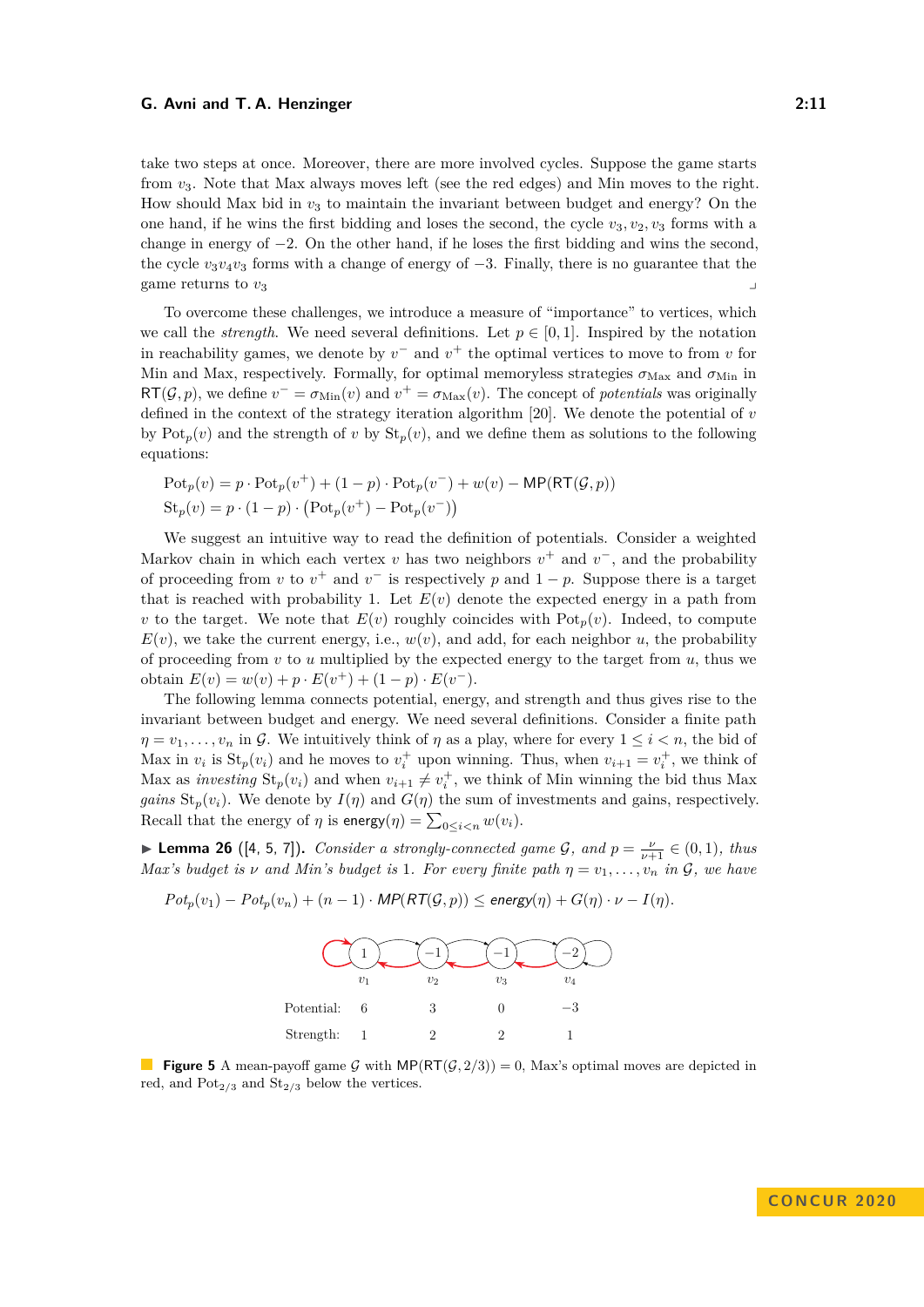#### **2:12 A Survey of Bidding Games on Graphs**

► **Example 27.** Consider the game depicted in Fig. [5.](#page-10-0) Max always proceeds left, that is, for every vertex  $v$ , the vertex  $v^+$  is the one to its left. The potentials and the resulting strengths are depicted below the vertices. It is not hard to verify that the stationary distribution of  $RT(\mathcal{G}, 2/3)$  is  $\{\frac{8}{15}, \frac{4}{15}, \frac{2}{15}, \frac{1}{15}\}$ . Multiplying by the weights, we obtain  $MP(RT(\mathcal{G}, 2/3)) = 0$ .

It is clearest to exemplify Lem. [26](#page-10-1) in cycles, where the left-hand side of the inequality completely cancels out. Consider the cycle  $\eta = v_3, v_2, v_1, v_1, v_2, v_3$  in which Max wins the first three bids, thus  $I(\eta) = 2 + 2 + 1 = 5$ , and loses the last two biddings, thus  $G(\eta) = 1 + 2$ . We have energy( $\eta$ ) =  $-1$  since the last vertex on the path does not contribute to the energy. As Lem. [26](#page-10-1) predicts, we have  $I(\eta) - G(\eta) \cdot \nu = 5 - 3 \cdot 2 = -1 = \text{energy}(\eta)$ . We encourage the reader to verify that every cycle has this property.

# **3.3 Solving general games, computational complexity, and open problems**

As in the case of qualitative objectives, there is a gap in our understanding of the computational complexity of mean-payoff games. We state the known upper bounds.

<span id="page-11-0"></span>▶ **Theorem 28** ([\[4,](#page-19-2) [5,](#page-20-9) [7\]](#page-20-8)). *Given a mean-payoff game G*, a vertex *v* in G, a ratio  $r \in (0,1)$ , *and a constant*  $c \in \mathbb{Q}$ , deciding whether Max can guarantee a payoff greater than c from v *with an initial ratio that exceeds r is:*

*In PSPACE for taxman bidding and general graphs.*

*In NP* ∩ *coNP for Richman bidding, or with taxman bidding when* G *is strongly-connected.*  $\blacksquare$ 

*In P when* G *is strongly-connected and the out-degree of all vertices is* 2*.*  $\overline{\phantom{0}}$ 

**Proof (Sketch).** Thm. [20](#page-6-2) allows us to reduce general mean-payoff games to reachability games. Under Richman bidding, the theorem implies that every bottom stronglyconnected component (BSCC) S of G has a "winner": we say that S is winning for Max iff  $\text{MP}(\text{RT}(\mathcal{S},0.5)) > c$ . Indeed, all Max needs to do, is to reach S with a positive ratio. Upon reaching S, he can switch to a strategy that guarantees  $\text{MP}(\text{RT}(\mathcal{S}, 0.5))$ . Thus, similarly to Thm. [14,](#page-4-3) we construct a reachability game in which the targets for Max are his winning BSCCs and the targets for Min are her winning BSCCs. Membership in NP and coNP for Richman bidding is obtained by guessing the winning BSCCs and guessing positional strategies both in the reachability random-turn game and the mean-payoff random-turn games in the BSCCs. One can verify in polynomial time that the strategies are optimal and calculate the mean-payoff values that they achieve. Verifying that a BSCC is winning is then trivial.

For poorman and taxman bidding, the ideas are similar though more complicated. For a BSCC  $S$ , we need to find a ratio  $r(S)$  such that Max can guarantee a payoff greater than *c* with  $r(S)$ . The reachability game we construct is more involved: the game ends once a target S is reached, and Max wins iff his ratio is greater than  $r(S)$ . Recall that in reachability bidding games, the threshold ratios of the targets is  $\text{Th}(t_1) = 0$  and  $\text{Th}(t_2) = 1$ , and every other vertex it is some "average" of two of its neighbors that depends on the bidding mechanism. The solution here in the intermediate vertices is the same average as in reachability bidding games with the corresponding bidding mechanism. The only change is in the targets; namely, the threshold ratio in a target  $S$  is  $r(S)$ .

We turn to the last point. Under Richman bidding, since the random-turn game is un-biased, for every vertex  $v$  with two neighbors  $v_1$  and  $v_2$ , we can construct a linear program without finding which of the vertices is  $v^+$  and which is  $v^-$ . Indeed, the linear program ensures that  $\text{Th}(v) = \frac{1}{2} \cdot (\text{Th}(v_1) + \text{Th}(v_2))$ . A similar solution applies to mean-payoff Richman bidding games. On the other hand, for poorman and taxman bidding, since the random-turn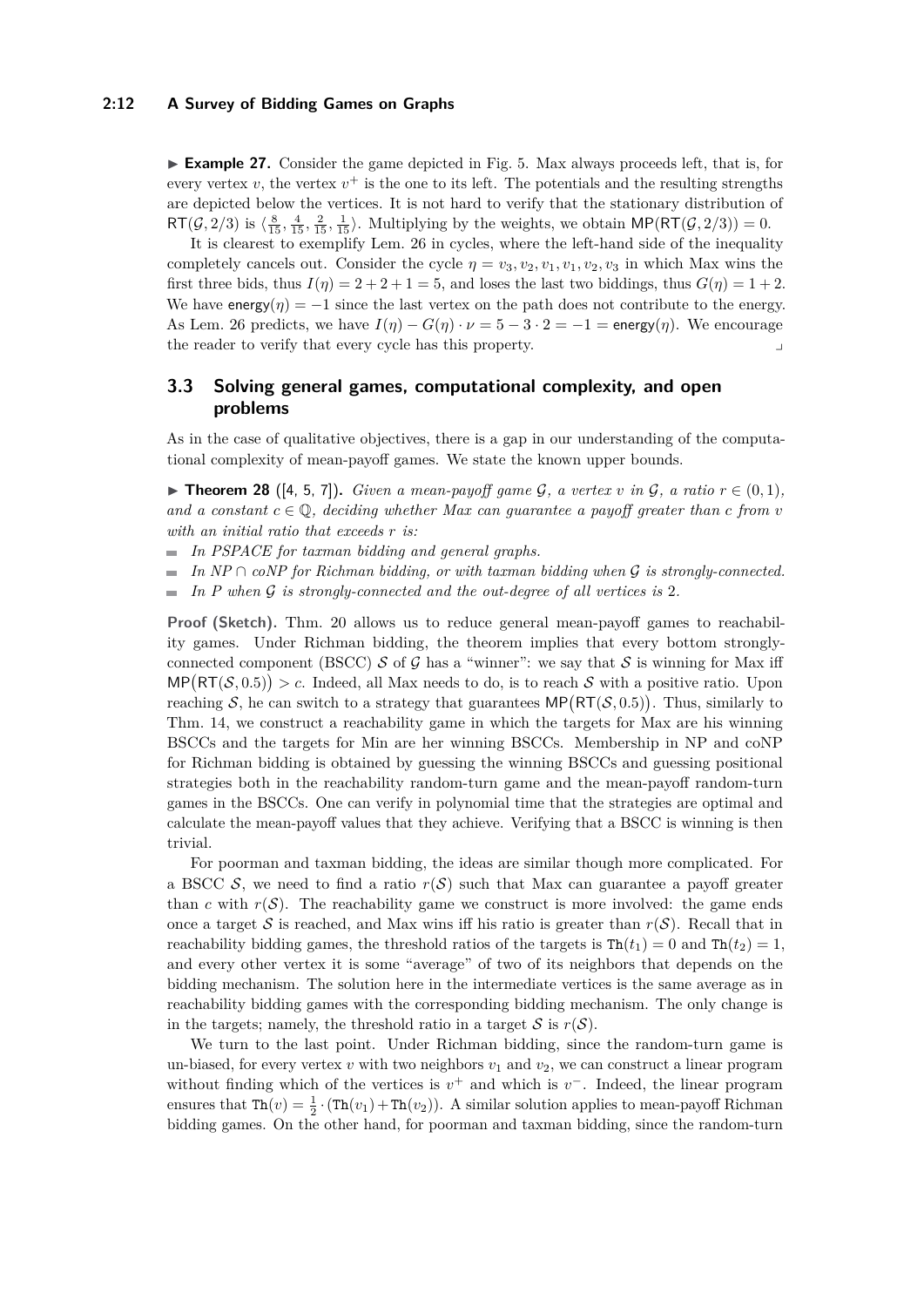game is biased, we need to find which of the vertices is  $v^+$  and which is  $v^-$ . Fortunately, it is shown in [\[5\]](#page-20-9) that when the out-degree is 2, it suffices to solve an MDP rather than a stochastic game, hence the polynomial-time upper bound.

## **Open problems**

The bounds in Thm. [28](#page-11-0) are not tight, thus Open problem [1](#page-5-0) applies here as well. In addition, we state the following open problem.

▶ **Open problem 2** (The target-payoff problem). *Study the dual of the problem that is studied in Thm. [28:](#page-11-0) given a target payoff, find the minimal ratio that is required to guarantee it.*

<span id="page-12-0"></span> $\triangleright$  **Open problem 3** ( $\varepsilon$ -optimal vs. optimal strategies). *Consider a strongly-connected meanpayoff game* G *and an initial ratio r for Max. For all but Richman bidding, to prove Thm. [20,](#page-6-2) we construct ε*-optimal strategies *for Max, namely strategies that guarantee a payoff of*  $MP(G,r) - \varepsilon$ , for every  $\varepsilon > 0$ . This is sufficient since the definition of mean-payoff (Def. [17\)](#page-6-3) *gives Min an advantage, thus an ε-optimal strategy for Min is obtained by relating Min with Max in the "dual" game in which the weights are multiplied by* −1*. We call a strategy* optimal *if it guarantees a payoff of* MP(G*, r*)*. This raises two open questions:*

*Find optimal strategies for Max.*

*Find optimal strategies for Min for poorman and taxman bidding.[2](#page-12-1)*  $\sim$ 

**Energy games.** An *energy game* is played on a weighted directed graph. Min wins iff there is a prefix in which the energy hits 0. Energy games are qualitative games and so the main question regards the threshold ratio: given an initial vertex  $v$  and an initial energy level  $k$ , find the threshold ratio  $\text{Th}(v, k)$  that is necessary and sufficient for Min to win. Our solution to mean-payoff games has some implications on energy games. Consider a strongly-connected energy game  $\mathcal G$ . It is not hard to adapt Min's strategy in Lem. [23](#page-7-1) to show that under Richman bidding, when  $\mathsf{MP}(\mathsf{RT}(\mathcal{G}, 0.5)) = 0$ , Min wins from every initial energy level and with any positive initial budget, thus  $\text{Th}(v, k) = 0$ , for every  $v \in V$  and  $k \in \mathbb{N}$ . On the other hand, if  $\mathsf{MP}(\mathsf{RT}(\mathcal{G}, 0.5)) > 0$ , then  $\lim_{k \to \infty} \mathsf{Th}(v, k) = 1$ , thus for every initial ratio  $r > 0$ , there is an initial energy level from which Max wins. A similar corollary holds for poorman and taxman bidding. In [\[23\]](#page-20-5), the threshold ratios for the Bowtie game are classified under poorman bidding: for every  $k \in \mathbb{N}$ , we have  $\text{Th}(v, k) = \frac{k+2}{2k+2}$ .

▶ **Open problem 4** (Energy bidding games). *Find solutions to other energy bidding games. For example, solving the Bowtie game with weights* +2 *and* −1 *under poorman bidding is open. The only thing we know is that when Max's budget exceeds* 2*/*3*, there is an initial energy level from which he wins.*

# <span id="page-12-2"></span>**4 All-Pay Bidding Games**

Before describing the theoretical properties of all-pay bidding games, we illustrate applications of the model. Throughout the survey we always think of the players' budgets as money. Applications arise, however, from thinking of the budgets as bounded resources with little or no inherent value that the players use in order to achieve some goal. *Colonel Blotto* games, which date back to [\[12\]](#page-20-17) and have been extensively studied since, have been used to

<span id="page-12-1"></span><sup>2</sup> Note that Lem. [24](#page-9-0) constructs an optimal strategy for the Bowtie game under poorman bidding. We do not know how to extend this strategy to general strongly-connected games.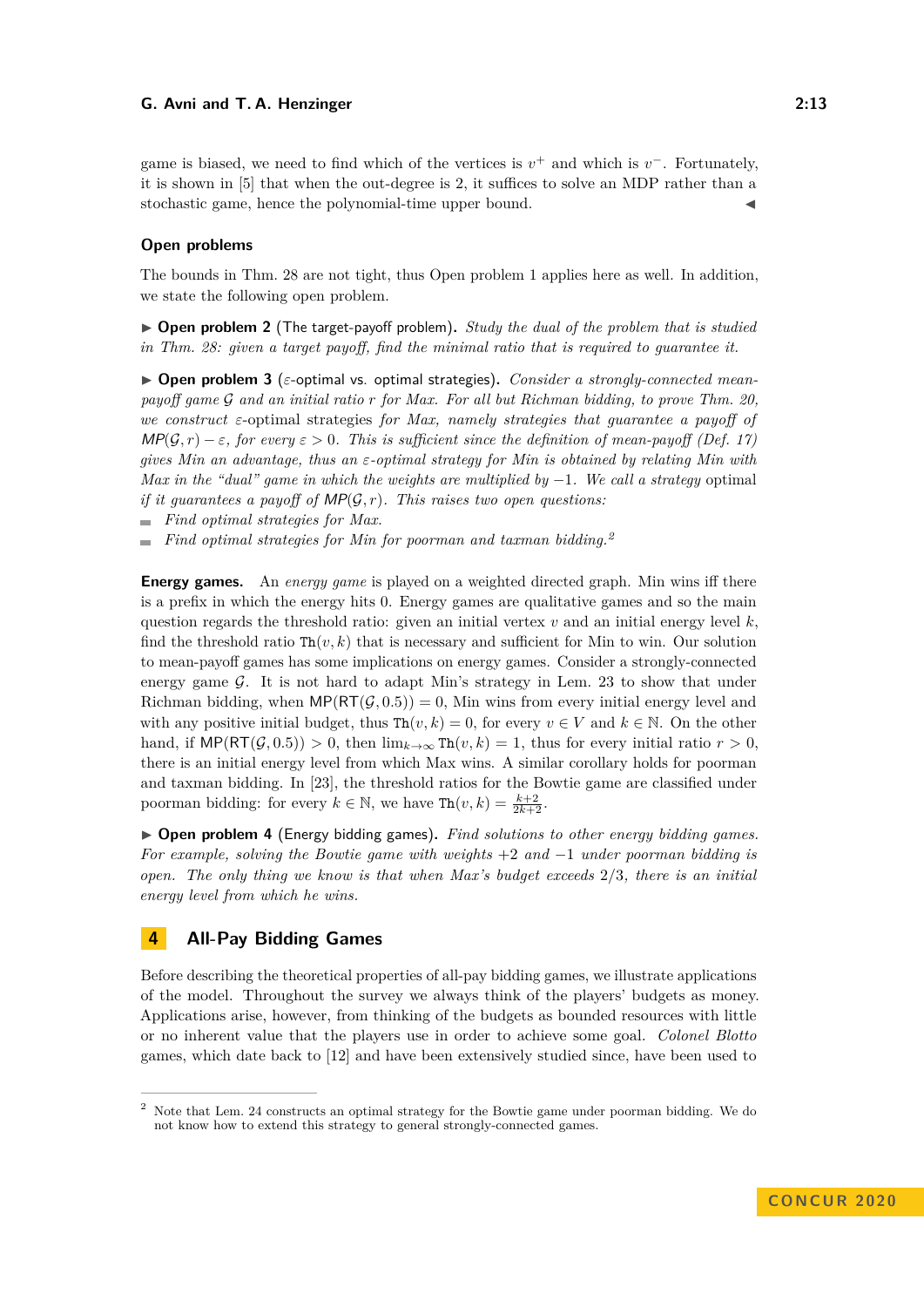### **2:14 A Survey of Bidding Games on Graphs**

model such settings; e.g., rent seeking [\[32\]](#page-20-18), patent races (e.g., [\[10\]](#page-20-19)), political campaigning or lobbying, sport competitions, or biological auctions. The terminology there is that two colonels own armies and compete in one-shot in *n* battlefields; the colonels need to distribute their armies across the battlefields, in each battlefield the outnumbering army wins, and possible goals include maximizing the number of battlefields won or the probability that at least  $k < n$  battlefields are won. In our terminology, the colonels are performing *n* concurrent biddings. It was argued in [\[21\]](#page-20-20) that many of the examples above are actually dynamic in nature. We thus argue that all-pay poorman bidding games, which are a dynamic version of Colonel Blotto games, capture these settings in a more precise way.

Another application of bidding games is reasoning about systems in which the scheduler accepts payment in exchange for priority. Blockchain technology is one such system, where the *miners* accept payment and have freedom to decide the order of blocks they process based on the proposed transaction fees. Transaction fees are not refundable, thus all-pay poorman bidding is the most appropriate modelling. Manipulating transaction fees is possible and can have dramatic consequences: such a manipulation was used to win a popular game on Ethereum called FOMO[3](#page-13-0)d<sup>3</sup>. There is thus ample motivation for reasoning and verifying blockchain technology [\[16\]](#page-20-21).

#### **Rechability all-pay poorman games**

Reachability all-pay poorman bidding games were studied in [\[8\]](#page-20-22). The bad news is that reachability games under all-pay bidding are significantly more complicated than under first-price bidding. In light of the technical difficulty, it is encouraging that simple yet powerful results are obtained on this model. We focus mostly on the following class of games.

▶ **Definition 29** (Race games). In the race game  $G(i, j)$ , for  $i, j \in \mathbb{N}$ , Player 1 wins iff he *wins i biddings before Player* 2 *wins j biddings.*

► **Example 30.** Suppose for example that two NBA teams play a "best of 7" tournament. The resources (the athletes' strengths) need to be invested throughout the tournament so as to maximize the probability that the tournament is won. Note that the resources have no inherent value, that invested resources are exhausted rather than transferred between the teams, and that the budgets need not be equal (one the teams can be fresher or have a deeper bench). Thus, in order to find an optimal strategy to select how much to invest in each game, we solve the race game  $G(4,4)$  under all-pay poorman bidding.

The simplest interesting reachability game is  $G(2,1)$ , in which Player 1 needs to win two biddings in a row. Throughout all of this section we fix Player 2's budget to 1. Under first-price bidding, the solution to this game is almost trivial: the threshold ratios are 2 and 3 under poorman and Richman bidding, respectively. Let *B*<sup>1</sup> be Player 1's budget. It was observed already in [\[23\]](#page-20-5) that under all-pay poorman bidding, for  $B_1 \in [1,2]$ , neither player has a deterministic winning strategy. We thus need the following definitions.

▶ **Definition 31.** *A* mixed *strategy assigns a probability distribution over bids in each step.* The lower value *in an all-pay game*  $\mathcal{G}$  *w.r.t. an initial ratio r is val*<sup> $\downarrow$ </sup>( $\mathcal{G}, r$ ) =  $\sup_f \inf_g \int_{\pi \sim D(f,g)} \mathbb{P}[\pi]$  *is winning for Player 1*. The upper value, denoted val<sup>†</sup>( $\mathcal{G}, r$ ) *is defined dually. It is always the case that*  $val^{\downarrow}(\mathcal{G}, r) \leq val^{\uparrow}(\mathcal{G}, r)$ , and when  $val^{\uparrow}(\mathcal{G}, r) =$  $val^{\downarrow}(\mathcal{G}, r)$ , we say that the value exists and we denote it by  $val(\mathcal{G}, r)$ .

<span id="page-13-0"></span> $^3$  <https://bit.ly/2wizwjj>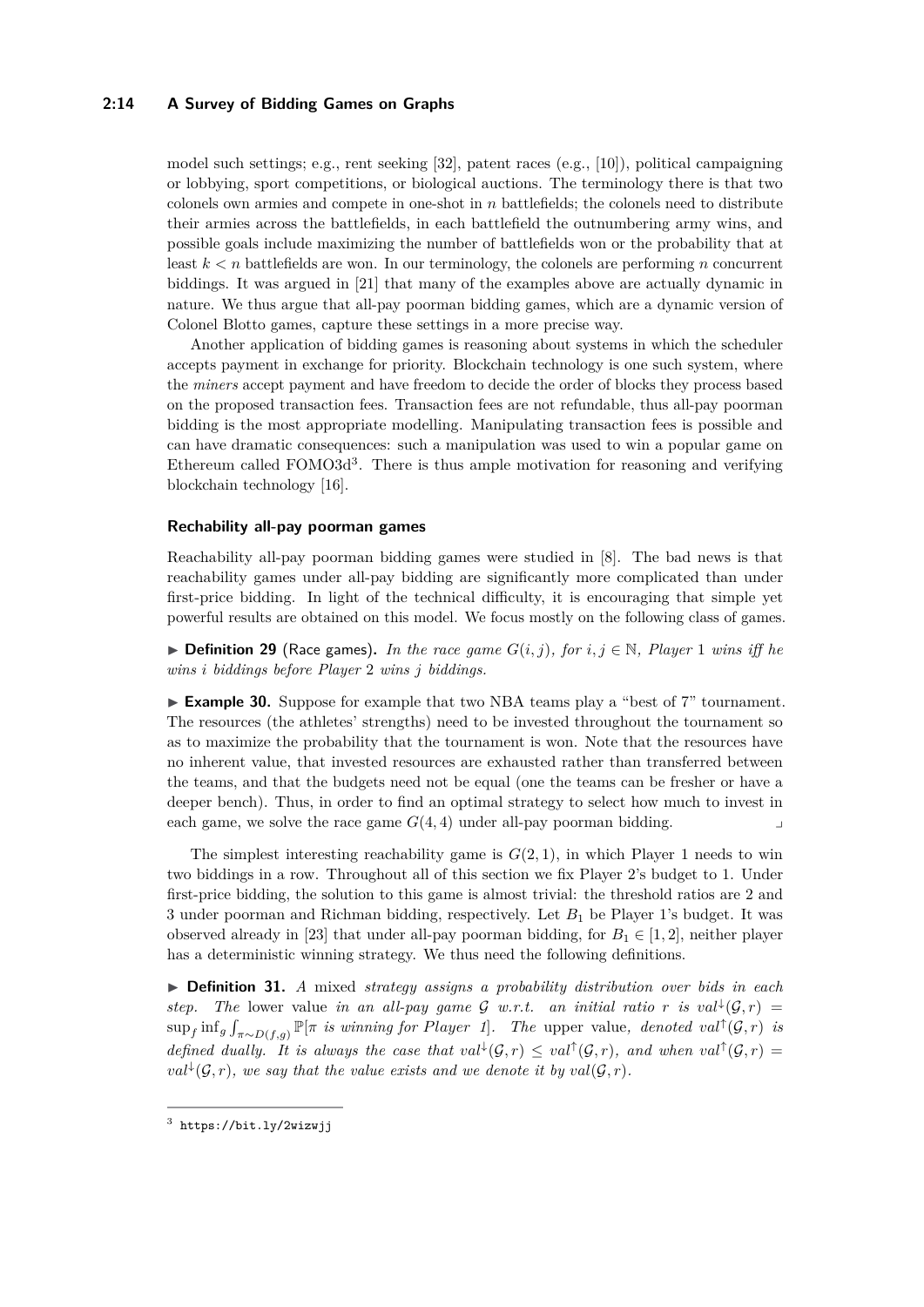The following problem was left open in [\[23\]](#page-20-5) already for *G*(2*,* 1):

*Does the value exist in every vertex of every all-pay bidding game? If it does, characterize the value.*

We solve this problem for the game  $G(2, 1)$ .

<span id="page-14-0"></span> $\triangleright$  **Theorem 32** ([\[8\]](#page-20-22)). *Consider the all-pay bidding game*  $G(2,1)$  *in which Player* 1 *needs to win twice in a row. The value exists for every pair of initial budgets, the optimal Player* 1 *strategy has finite support, and the value as a function of Player* 1*'s budget is the following step-wise function: if Player* 1*'s budget is*  $B_1$  *and Player* 2*'s budget is* 1*, then, when*  $B_1 > 2$ *, the value is* 1*, when*  $B_1 < 1$ *, the value is* 0*, and when*  $B_1 \in (1 + \frac{1}{n+1}, 1 + \frac{1}{n}]$ *, for*  $n \in \mathbb{N}$ *, then the value is*  $\frac{1}{n+1}$ *.* 

Thm. [32](#page-14-0) is positive in several aspects, however all-pay bidding games are not that simple.

<span id="page-14-2"></span> $\triangleright$  **Theorem 33** ([\[8\]](#page-20-22)). *Consider the game*  $G(3,1)$  *in which Player* 1 *needs to win three biddings in a row. Suppose the initial budgets are* 1*.*25 *for Player* 1 *and* 1 *for Player* 2*. Then, an optimal strategy for Player* 1 *requires infinite support in the first bidding.*

We turn to present simple yet powerful positive news about all-pay bidding games.

**An approximation algorithm.** We obtain an approximation algorithm for the upper- and lower-values in games played on DAGs. The algorithm is based on a discretization of the budgets similar in spirit to discrete bidding. That is, we restrict the granularity of the bids and require Player 1 to bid multiples of some  $\varepsilon > 0$ . The smaller the  $\varepsilon$ , the better the discrete game approximates the continuous game (see [\[8\]](#page-20-22) for the formal guarantees). A discrete bidding game is a finite game (the smaller  $\varepsilon$  is, the larger the game). Finding values can thus be done in polynomial time using linear programming.

We implemented the algorithm and ran it on several race games, see the plots in Fig. [6.](#page-14-1) Each game is associated with two plots; a lower- and an upper-bound. It is encouraging that the difference between the two plots is barely visible already for  $\varepsilon = 0.01$ . That is, the plots hint that the lower- and upper-values coincide and that the value exists in the games that we experiment with. It is also reassuring to find an experimental confirmation for Thm. [32](#page-14-0) (see the red plots). While the statement in Thm. [33](#page-14-2) cannot be confirmed by the plots, the value function in the budget region of 1*.*25 seems involved (see the purple plots). For more complicated games, the plots hint that the value as a function of the budgets is continuous rather than step-wise as in  $G(2, 1)$ .

<span id="page-14-1"></span>

**Figure 6** Approximations for the upper- and lower-values for several race games.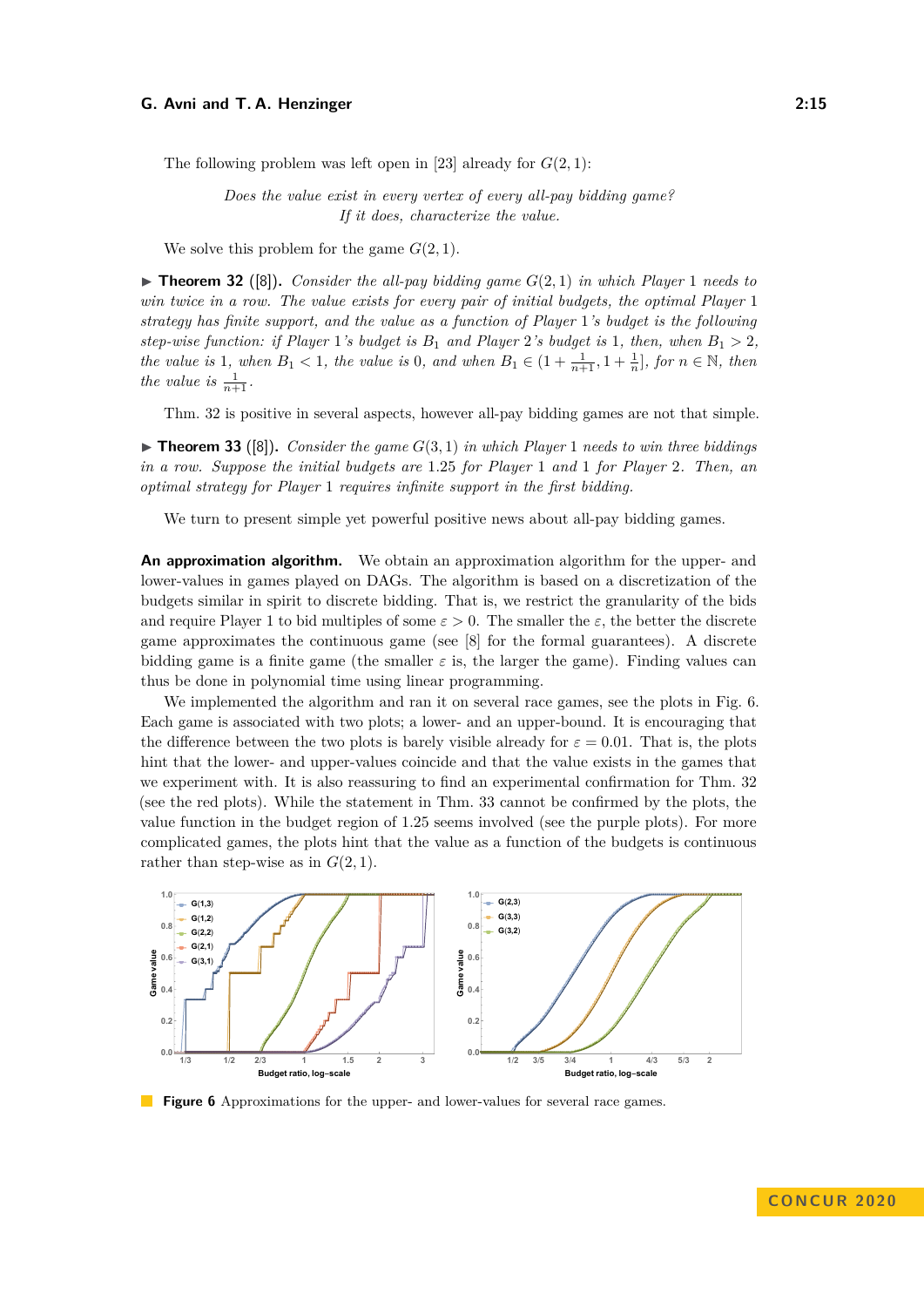#### **2:16 A Survey of Bidding Games on Graphs**

**Surely-winning threshold ratios.** we considering the question of *surely winning* in all-pay bidding games, namely winning with probability 1, and identify a threshold phenomena similar to first-price bidding.

▶ **Theorem 34** ([\[8\]](#page-20-22)). *Consider a reachability bidding game G played on a general graph. Each vertex v* in G has a surely-winning threshold *ratio*  $STHR(v)$  *such that, when Player* 1*'s budget is B and Player* 2*'s budget is* 1*:*

 $\blacksquare$  *If*  $B > \text{STHR}(v)$ , *Player* 1 *has a deterministic surely-winning strategy.* 

 $\blacksquare$  *If*  $B < \text{STHR}(v)$ *, Player* 2 *wins with positive probability.* 

*Moreover, when the targets are*  $t_1$  *and*  $t_2$ *, then*  $STHR(t_1) = 0$  *and*  $STHR(t_2) = \infty$ <sup>[4](#page-15-0)</sup> *and* for *every other vertex v, we have*  $STHR(v) = STHR(v^-) + (1 - STHR(v^-)/STHR(v^+))$ *. Finding the thresholds is in PSPACE in general and in linear time in games played on DAGs.*

In DAGs, surely-winning threshold ratios are rational numbers. In general graphs, however, Fig. [8](#page-15-1) shows that this not the case. The algorithm for computing surely-winning threshold ratios in DAGs is a simple backwards induction. We implemented it and used it to solve the game tic-tac-toe. The solution of tic-tac-toe under first-price bidding is discussed in the blog post <https://bit.ly/2KUong4>: with first-price Richman bidding, Player 1 can guarantee winning when his ratio exceeds  $133/123 \approx 1.0183$  [\[18\]](#page-20-23) and with first-price poorman bidding, when it exceeds roughly 1*.*0184. Under all-pay poorman bidding, the surely-winning threshold ratio is  $51/31 \approx 1.65$  (see Fig. [7\)](#page-15-1). A reason for the slightly higher threshold in all-pay is that contrary to first-price bidding, there is a gap between the surely-winning thresholds of the two players; namely, in the range (31*/*51*,* 51*/*31) neither player surely wins the game. For more unexpected phenomena that the solution points to, see [\[8\]](#page-20-22).

<span id="page-15-1"></span>

**Figure 7** Surely-winning thresholds in all-pay poorman tic-tac-toe. For example, the surelywinning threshold budget in *c*<sup>4</sup> is 3 since in order to win the game, Player 1 must win three biddings in a row.



**Figure 8** A reachability all-pay poorman game with target  $Pi$  for Player  $i$  in which surely-winning threshold ratios are irrational.

 $\triangleright$  **Open problem 5.** We provide a complete picture for the game  $G(2,1)$ *. Solutions to more complicated games are left open. In particular:*

- *Show that the value exists in general.*  $\equiv$
- *Can the value as a function of the budget ratio be a continuous function?*
- *Find closed-form solutions to other race games or other games on DAGs.*  $\overline{\phantom{0}}$

<span id="page-15-0"></span><sup>4</sup> Recall that Player 2's budget is normalized to 1 hence the different values in the targets compared with first-price bidding.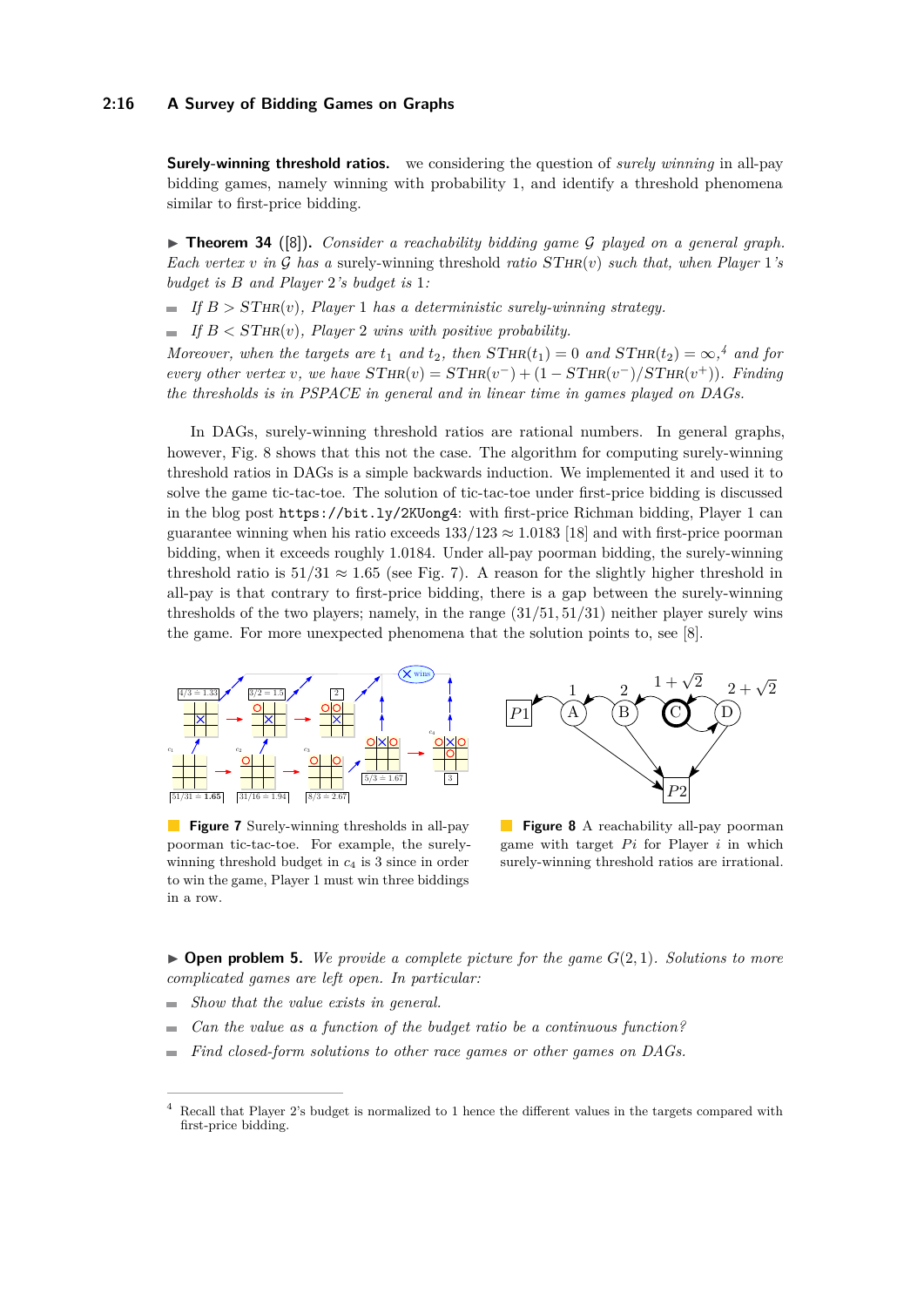#### **Infinite-duration all-pay bidding games**

Recall that even though reachability first-price poorman games do not exhibit an equivalence with random-turn games (Remark [12\)](#page-4-2), an equivalence "pops up" in mean-payoff first-price poorman games (Thm. [20\)](#page-6-2). Inspired by this result, we study the following question:

*Are mean-payoff all-pay bidding games equivalent to random-turn games?*

This question is studied in [\[9\]](#page-20-15) and answered positively. Moreover, we find the results particularly surprising. We describe the key properties of mean-payoff games played on strongly connected graphs. Under all-pay Richman bidding, a simple argument shows that deterministic strategies cannot guarantee anything; e.g., in  $\mathcal{G}_{\bowtie}$  (Fig. [3\)](#page-6-0), Max cannot deterministically guarantee any positive payoff. On the other hand, with mixed strategies, all-pay and first-price Richman coincide: in both, the initial ratio does not matter, and the optimal *almost-sure* payoff a player can guarantee under all-pay Richman coincides with what he can guarantee deterministically under first-price Richman. In  $\mathcal{G}_{\bowtie}$  this is 0.5.

Given these results, it seems safe to guess that poorman all-pay bidding would exhibit similar properties: deterministic strategies are useless and with mixed strategies, first-price and all-pay coincide. Both guesses, however, are wrong. Consider  $\mathcal{G}_{\bowtie}$  and suppose Max's ratio is 0*.*75. As a baseline, recall that under first-price bidding, the mean-payoff value is 0*.*75. The first surprise is that deterministic strategies are useful under all-pay poorman bidding when the ratio is greater than 0*.*5; Max can deterministically guarantee a payoff of 2*/*3 with a ratio of 0*.*75. The real surprise is with mixed strategies: given a choice between first-price and all-pay bidding, Max strictly prefers all-pay bidding! In  $\mathcal{G}_{\bowtie}$ , with ratio 0.75, Max can almost-surely guarantee a payoff of 5*/*6.

# <span id="page-16-0"></span>**5 Discrete Bidding Games**

In discrete bidding, the budgets are given in coins, and the minimal positive bid a player can make is one coin. Discrete bidding is more natural with Richman bidding since with poorman bidding, the budgets run out eventually. Motivated by recreational play, reachability discrete bidding games were introduced and studied in [\[18\]](#page-20-23) (see also [\[11,](#page-20-24) [22\]](#page-20-25)). They showed existence of threshold ratios, i.e., an adaption of Thm. [7](#page-3-0) to discrete bidding.

Unlike continuous bidding, in discrete bidding, ties in biddings need to be addressed explicitly. We thus assume a bidding game comes equipped with a tie-breaking mechanism. A *configuration* of a bidding game consists of the current vertex the token is placed on, the budgets of the two players, and the state of the tie-breaking mechanism. A game is *determined* if from each configuration exactly one player has a winning strategy. It is not hard to show that bidding games are a sub-class of concurrent games, which are not in general determined. For example, the game "matching pennies" is a non-determined concurrent game: both players concurrently choose a side of a coin, either 1 ("heads") or 0 ("tails"), and Player 1 wins iff the parity of the sum of the players' choices is 0. Matching pennies is not determined since if Player 1 reveals his choice first, Player 2 will choose opposite and win the game, and dually for Player 2.

In [\[1\]](#page-19-3), we studied the following question:

*Which tie-breaking mechanisms admit determinacy of discrete bidding games?*

We consider the following classes of tie-breaking mechanisms.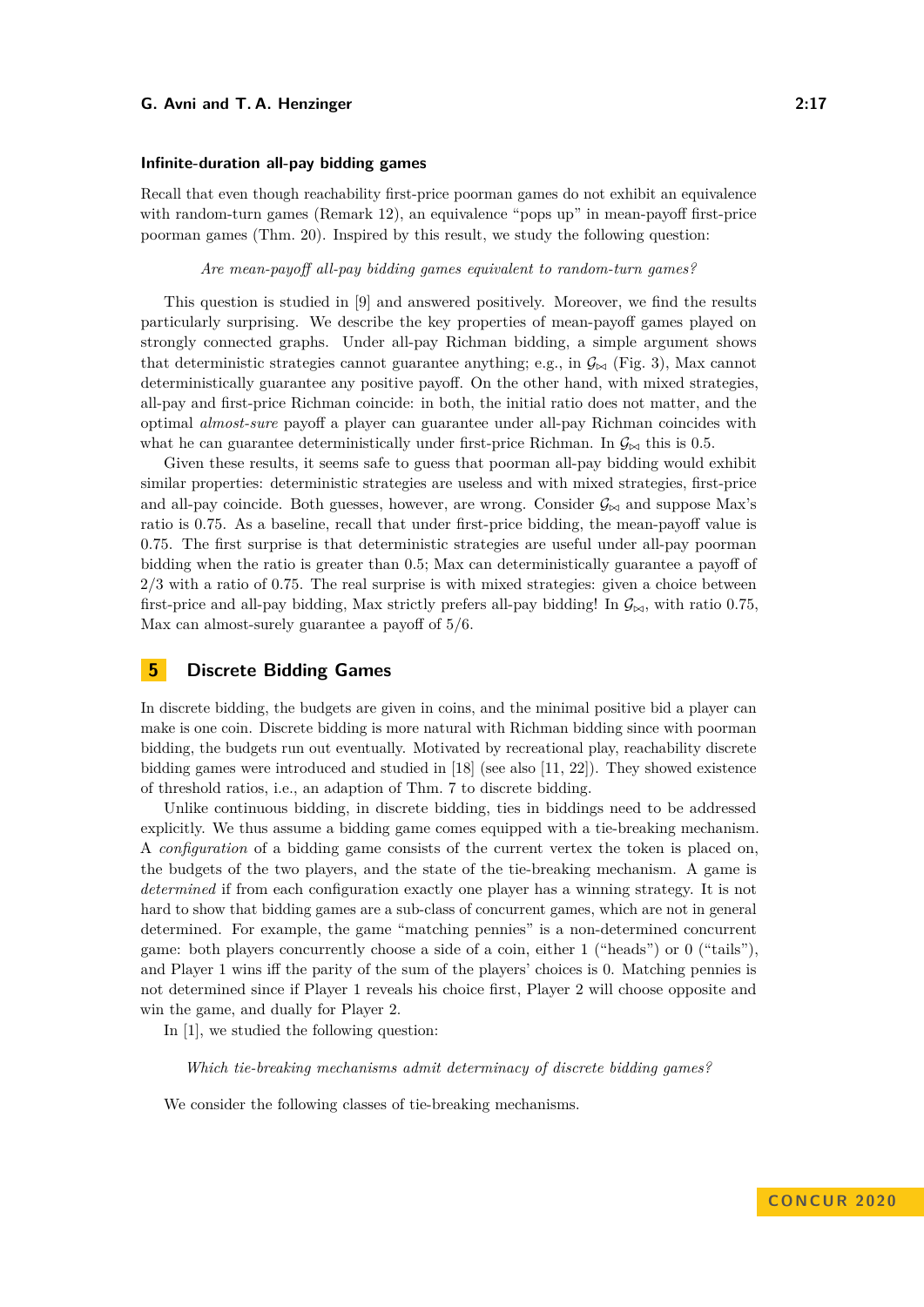#### **2:18 A Survey of Bidding Games on Graphs**

#### ▶ Definition 35 (Tie-breaking mechanisms).

- ÷ *Transducer-based: Several natural tie-breaking mechanisms can be expressed using a* transducer*. Examples include "Player* 1 *wins all ties", "the players alternate turns in winning ties", "tie breaking depends on the vertex on which the token is placed", "the player with less budget wins ties", and more. Formally, a transducer is*  $T = \langle \Sigma, Q, q_0, \Delta, \Gamma \rangle$ , *where*  $\Sigma$  *is a set of letters,*  $Q$  *is a set of states,*  $q_0 \in Q$  *is an initial state,*  $\Delta: Q \times \Sigma \to Q$ *is a deterministic transition function, and*  $\Gamma: Q \to \{1, 2\}$  *is a labeling of the states. Intuitively, T is run in parallel to the bidding game and its state is updated according to the outcomes of the biddings. Whenever a tie occurs and*  $T$  *is in state*  $s \in Q$ *, the winner of the bidding is* Γ(*s*)*. A critical point is the information according to which tie-breaking is determined, and this is represented in the alphabet of the transducer.*
- *Random-based: A tie is resolved by choosing the winner uniformly at random.* ÷.
- *Advantage-based: Exactly one player holds the* advantage*. Suppose Player i holds the*  $\overline{\phantom{a}}$ *advantage and a tie occurs. Then Player i chooses who wins the bidding. If he calls the other player the winner, Player i keeps the advantage, and if he calls himself the winner, the advantage switches to the other player. This is the main tie-breaking mechanism studied in [\[18\]](#page-20-23).*

The following simple example shows that bidding games are not in general determined with transducer-based tie-breaking. In [\[1\]](#page-19-3), a more complicated example shows non-determinacy for a particularly simple tie-breaking mechanism: the players alternate turns in winning ties, that is, Player 1 wins the first tie, Player 2 the second tie, Player 1 the third, etc.

► **Example 36.** In a *Büchi game*, Player 1 wins a play iff it visits an accepting state infinitely often. Consider the Büchi bidding game that is depicted on the left of Fig. [9,](#page-17-0) and assume the players' budgets are positive and equal. We claim that the game is not determined when tie-breaking is resolved using the transducer on the right of the figure. That is, if a tie occurs in the first bidding, Player 2 wins all ties for the rest of the game, and otherwise Player 1 wins all ties. First note that, for  $i \in \{1, 2\}$ , no matter what the budgets are, if Player *i* wins all ties, he wins the game. A winning strategy for Player 1 always bids 0. Intuitively, Player 2 must invest a unit of budget for winning a bidding and leaving *v*1. Thus, if Player 2's initial budget is  $B$ , he can leave  $v_1$  only  $B$  times, and the game eventually stays in  $v_1$ . So, the winner is determined according to the outcome of the first bidding, and the players essentially play a matching-pennies game in that round.

<span id="page-17-0"></span>

**Figure 9** On the left, a Büchi game that is not determined when tie-breaking is determined according to the transducer on the right, where the letters  $\top$  and  $\bot$  respectively represent "tie" and "no tie".

The statement of the theorem below uses *Müller* objectives, which generalize parity objectives.

▶ **Theorem 37** ([\[1\]](#page-19-3)). *Discrete bidding games are a determined sub-class of concurrent games in the following cases:*

- *Müller bidding games that use a transducer that is not aware of ties are determined.*  $\blacksquare$
- *Reachability bidding games with random tie-breaking are determined.*  $\rightarrow$
- *Müller bidding games with advantage-based tie-breaking are determined.*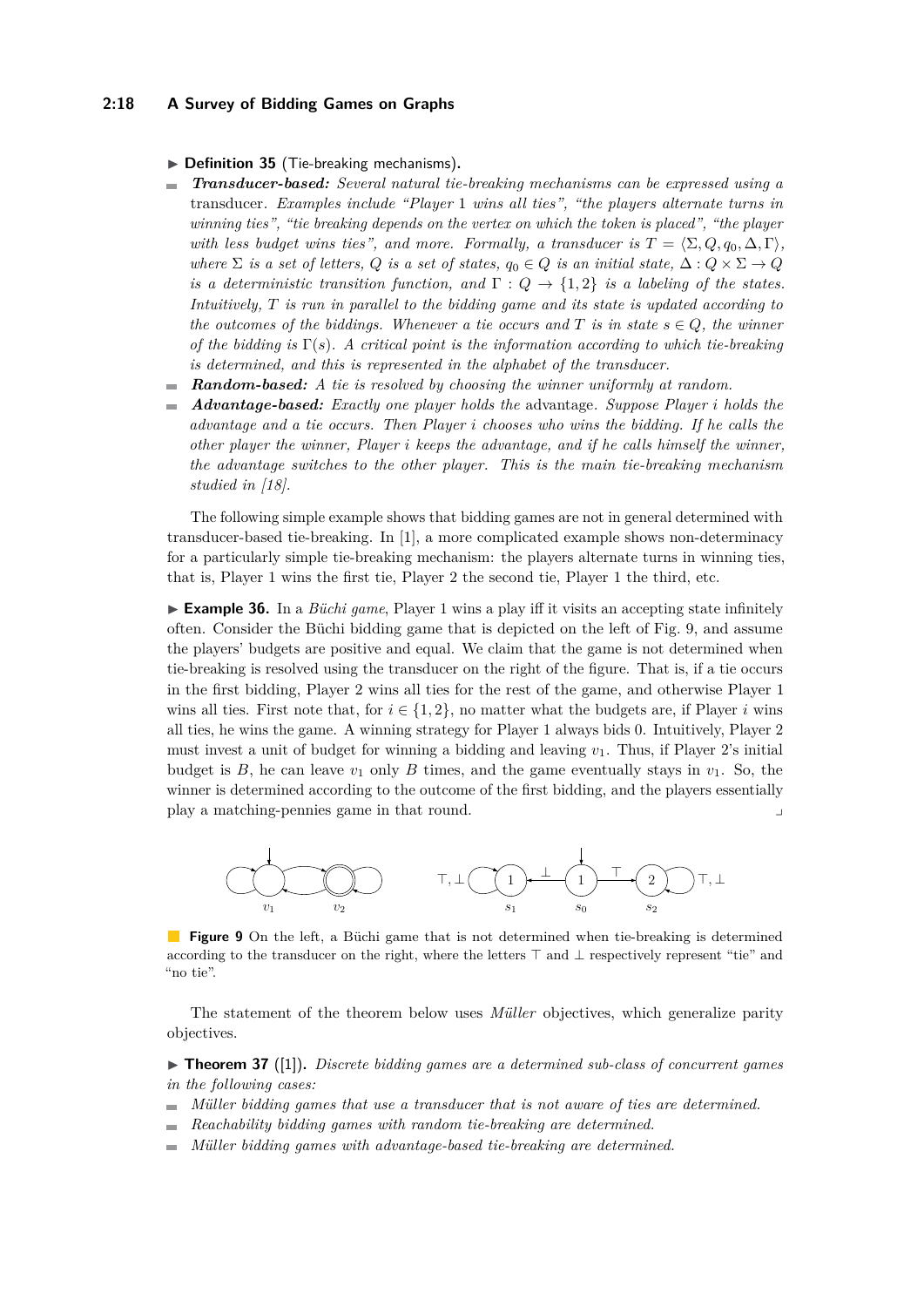Determinacy implies an immediate upper bound on solving discrete bidding games in which the budgets are given in unary.

**Find Theorem 38** ([\[1\]](#page-19-3)). Let G be a discrete bidding game with objective  $\gamma$  and with either *transducer or advantage-based tie-breaking. The complexity of deciding whether Player* 1 *wins from a given vertex with budgets N*<sup>1</sup> *and N*<sup>2</sup> *for the two players, given in unary, matches the complexity of solving a turn-based game with objective γ.*

I **Open problem 6.** *Our understanding of infinite-duration discrete bidding games is far from complete. We list specific directions for future work below:*

- *Adapt the theory of infinite-duration continuous bidding games to discrete bidding:*
	- *Recall that the key property of parity continuous-bidding games is that exactly one player wins a strongly-connected game (Lem. [13\)](#page-4-0). This is not true for parity discretebidding games. Find a classification for strongly-connected parity discrete-bidding games that can serve a basis for a solution for games played on general graphs.*
	- *Mean-payoff discrete-bidding games were never studied. Can the equivalence with random-turn games in continuous-bidding games be adapted to discrete-bidding?*
- *Discrete bidding is especially suited for practical applications; find concrete applications for this model, e.g., in verifying blockchain technology (see Sec. [4\)](#page-12-2).*
- **Preliminary results on discrete all-pay Richman bidding games were shown in [\[26\]](#page-20-26) and it** *is interesting to continue this line of work.*
- *Study the computation complexity of discrete bidding games with budgets given in binary.*  $\sim$

# **6 Conclusions**

We studied three orthogonal dimensions of bidding mechanisms: *who pays* (first-price vs. all-pay), *who is paid* (Richman, poorman, and taxman), and *what types of bids are allowed* (continuous vs. discrete). Our results depict a relatively complete picture, especially for continuous bidding. We believe that there is still ample room for future work on bidding games. In addition to the open problems mentioned throughout the survey, we discuss several orthogonal dimensions to the three mentioned above:

**The underlying structure.** Bidding games in this survey are always played on graphs. In [\[6\]](#page-20-27), we established initial results on bidding games that have stochastic behavior: the game is played on an MDP and in each turn, we hold an auction to determine which action is chosen, and the next position of the token is determined according to a probability distribution that depends on the current vertex and the chosen action. Other possible structures to consider include real-time systems or systems with counters.

**Objectives.** We focused on three objectives: reachability, parity, and mean-payoff. It is interesting to study bidding games with other objectives. For example, in *discounted-sum* bidding games, the players are encouraged to bid higher in the first rounds due to the discounted payoffs. Another example is *quantitative reachability*, which is played on a weighted directed graph, the game ends once a target is reached, and the payoff is the (un-averaged) sum of the traversed weights.

One motivation to study bidding games is that they model ongoing auctions. In auctions, and different from mean-payoff objectives, the budget has a value to the players. We thus find it interesting to incorporate the budget in the payoff. For example, suppose that a play in a quantitative reachability game, reaches the target after traversing weights with a sum of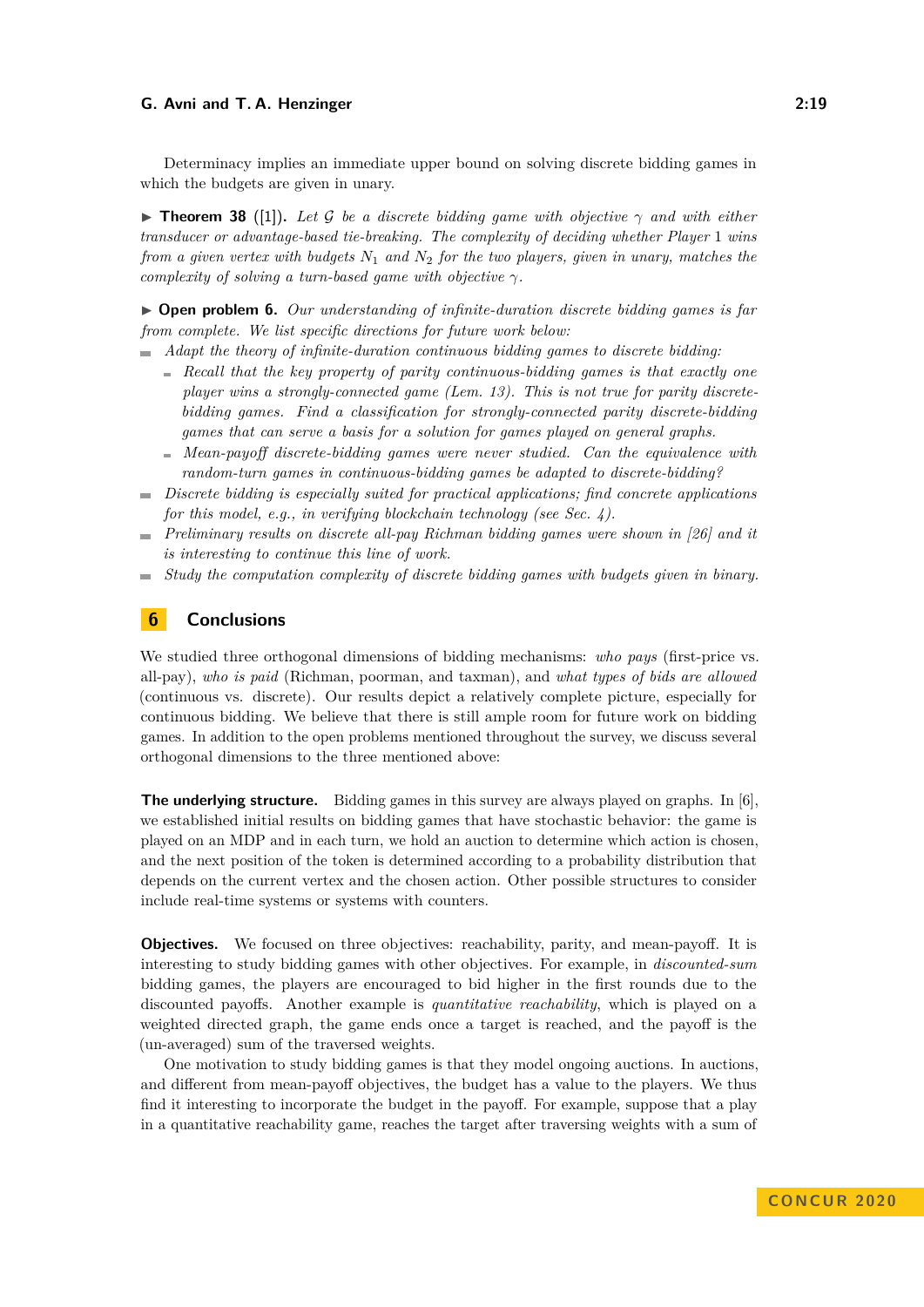## **2:20 A Survey of Bidding Games on Graphs**

*c*, and leaving Player 1 with a budget of *B*. Then, we can define Player 1's payoff as  $c + B$ . That is, he gains a utility of *c* for the items he purchased and a utility of *B* from his left-over money. A similar definition can be applied to infinite plays like in mean-payoff games.

**Non-zero-sum games.** To the best of our knowledge, non-zero-sum bidding games were only studied in [\[25\]](#page-20-28). They consider two-player games on DAGs in which each leaf is labeled by two (not necessarily contradicting) payoffs that the players gain when the game ends in the leaf. They show existence of *subgame perfect equilibrium* in bidding games with out-degree 2. We believe that their results encourage further study of non-zero-sum bidding games.

**Multi-player games.** To the best of our knowledge, a combination of bidding games with multiple players has never been considered. While it is tempting to study non-zero-sum multi-player games, we note that it is interesting to study a zero-sum version in the spirit of [\[2\]](#page-19-0). For example, consider a reachability game with three players, where Player 1 has a target and Players 2 and 3 win iff Player 1 does not reach his target. We hold a first-price bidding in each round to determine who moves the token (say poorman bidding). The coalition can coordinate their actions, but they are restricted compared with a "traditional" player in a two-player bidding game: For example, if the budgets are  $\langle 1.5, 1, 1 \rangle$ , even though the sum of budgets in the coalition is 2, the highest a member of the coalition can bid is 1, thus Player 1 can guarantee winning the bidding.

We mention a surprising result regarding this model. We say that  $\overline{B} = \langle B_1, B_2, B_3 \rangle \in \mathbb{R}^3$ is a *winning point* if Player 1 wins when Player *i*'s budget is  $B_i$ , for  $i \in \{1, 2, 3\}$ . Ventsislav Chonev showed that the set  ${\overline{{B} : B}}$  is a winning point is not convex in the game in which the coalition needs to win two biddings and Player 1 needs to win once.

**Changes to the bidding mechanism.** We list two examples of changes to the bidding mechanism, and there are plenty of other interesting changes one can study. It is appealing, especially in discrete poorman bidding, to add re-charging to the budgets. One way recharging can be defined is by labeling each vertex with a pair  $\langle c_1, c_2 \rangle \in \mathbb{N}^2$  and when the token lands on a vertex, we add  $c_i$  to Player *i*'s budget, for  $i \in \{1, 2\}$ . So, Player *i*'s available budget at the end of a finite play is his initial budget, minus the sum of bids he pays, plus the sum of recharges to his budget.

A second change to the bidding mechanism relaxes the requirement that the bidding mechanism applies in the same manner to all vertices in the graph. A simple definition would be to partition the vertices into vertices in which we hold a Richman bidding and those in which we hold a poorman bidding. For example, consider the Bowtie game (Fig. [3\)](#page-6-0) and set one of the vertices to be Richman and the other to poorman. It is not clear whether Max prefers his vertex being the poorman vertex, the Richman vertex, or whether he has no preference. More generally, each vertex can be associated with its own taxman parameter.

#### **References**

<span id="page-19-3"></span>**<sup>1</sup>** M. Aghajohari, G. Avni, and T. A. Henzinger. Determinacy in discrete-bidding infinite-duration games. In *Proc. 30th CONCUR*, volume 140 of *LIPIcs*, pages 20:1–20:17, 2019.

<span id="page-19-0"></span>**<sup>2</sup>** R. Alur, T. A. Henzinger, and O. Kupferman. Alternating-time temporal logic. *J. ACM*, 49(5):672–713, 2002.

<span id="page-19-1"></span>**<sup>3</sup>** K.R. Apt and E. Grädel. *Lectures in Game Theory for Computer Scientists*. Cambridge University Press, 2011.

<span id="page-19-2"></span>**<sup>4</sup>** G. Avni, T. A. Henzinger, and V. Chonev. Infinite-duration bidding games. *J. ACM*, 66(4):31:1– 31:29, 2019.